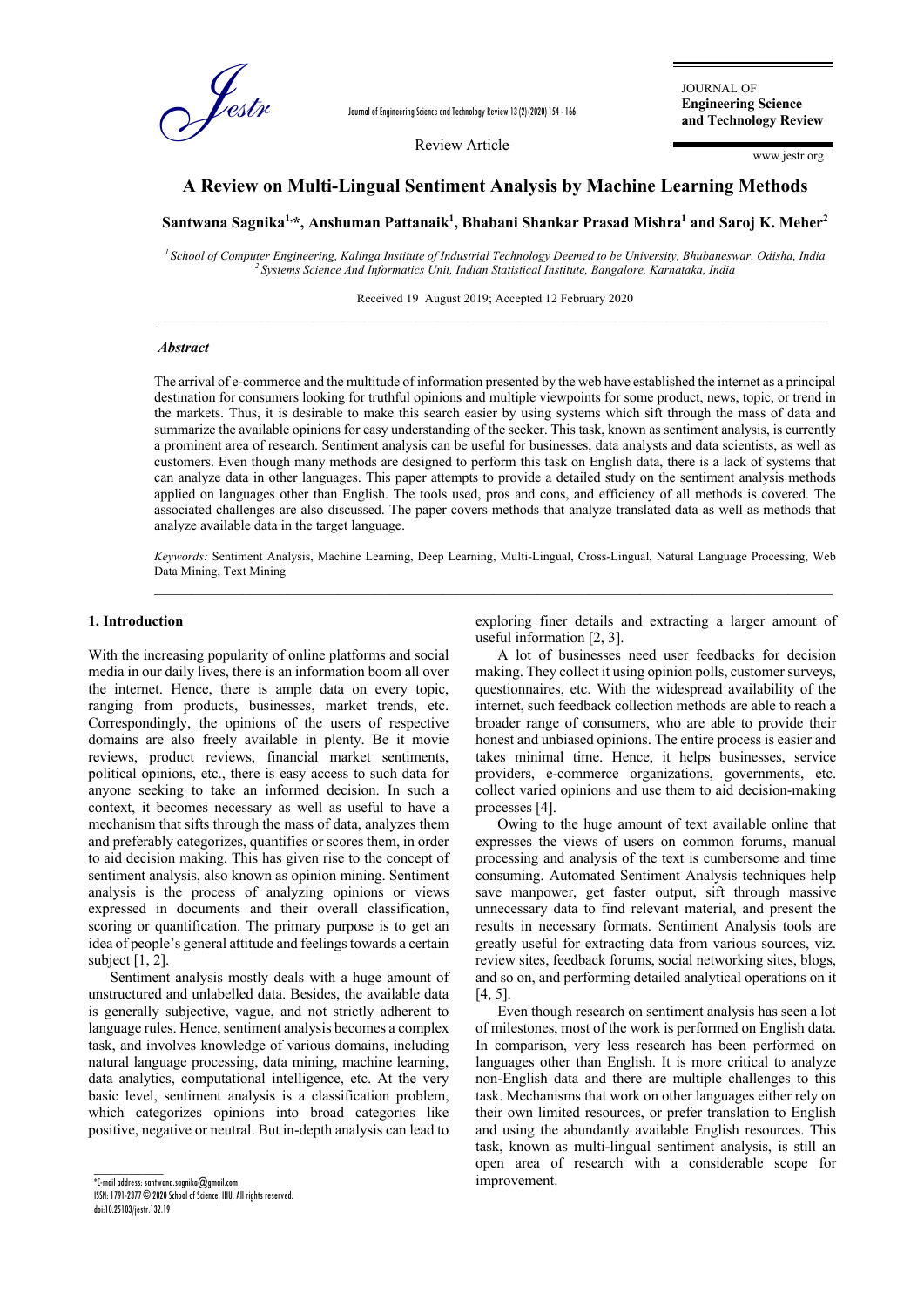In this work, the authors review the available literature on sentiment analysis performed on languages other than English. A detailed survey is provided, along with the tools, techniques, mechanisms and performances, with special focus on machine learning techniques as they are highly popular in this field. The purpose of this is to provide a reader an introductory idea of the extent of research and analysis in the field, and provide scope for further research, as most of the sentiment analysis work is done in English, and rest of the languages are still open to research.

The paper is designed as follows. Section 2 elaborates on the basics of sentiment analysis. Section 3 gives an idea of the techniques employed. Section 4 deals with multi-lingual and cross-lingual analysis and the body of research available in this field. The focus is mostly on machine learning techniques. Section 5 concludes the work and suggests future work possibilities.

### **2. Preliminary Concepts**

Sentiment Analysis is all about traversing through a substantial amount of unstructured data to find opinions and feelings expressed in them towards a certain topic or object. Sentiment Analysis can be considered as a sub-field of text processing.

Any text that comes under analysis can be either factual, i.e. expressing facts and information, or opinionated, i.e. expressing views and opinions. It is necessary to identify such opinionated statements, as they are relevant for opinion mining tasks. This process is known as Subjectivity Classification, which is a prerequisite of Sentiment Analysis. A subjective statement is that which expresses an emotion or feeling, which may or may not be an opinion, though most of the opinionated statements are generally subjective. Sometimes, even objective statements can carry opinions. Once an opinionated statement is discovered, Sentiment Analysis is performed on it, in order to classify the opinion as positive or negative. A deeper study is required to find out the type of opinion expressed in the statement. Hence, subjectivity classification and sentiment classification are complementary processes.

Broadly, Sentiment Analysis can be done at two levels. Document-level Sentiment Classification refers to finding the overall viewpoint presented in the document, whether positive or negative. Sentence-level Sentiment Classification is the process of analyzing individual sentences and finding their polarity, i.e. either positive or negative, after the sentences have been identified as opinionated ones [26]. It is noteworthy to state that a document can be considered as a collection of sentences, which may or may not express opinions. This means that a document may contain positive, negative and neutral statements. The individual analysis of these statements combines to find the overall polarity of the document [57].

A more recent approach considers Aspect-level Sentiment Classification, wherein individual topics are considered, and the sentiment regarding those particular topics is ascertained [36].

#### **2.1. Tasks under Sentiment Analysis**

Identifying and understanding the opinion expressed in texts is a highly complex task. There are many aspects involved. The general format of a sentiment analysis task specifies that a document can be expressed in terms of five components –

Opinion, Features, Object, Opinion Holder and Time of Expression.

- (i). Firstly it is imperative to find the target of the opinion, i.e. the object on which the opinion has been expressed. The opinion can be expressed on the object as a whole, or a specific component of an object, generally referred to as feature or aspect. A document can contain views towards multiple features of the same object, the object as a whole, and multiple objects as well. Some documents can contain comparative analysis of objects, based on some common features.
- (ii). Next, the type of opinion has to be detected. This is known as polarity identification. This is basically a classification task, categorizing opinions into broadly positive and negative. Finer-level classification can also help identify details, like the specific emotion associated with the opinion, e.g. joy, anger, sadness, surprise, etc.
- (iii). Some situations require finding the opinion holder, i.e. the person who expresses the opinion. It is generally assumed that a document contains the opinion of a single opinion holder throughout. But many times, there might be multiple people expressing their opinions, which may or may not match.
- (iv). Additionally, the time at which the opinion has been expressed becomes necessary in certain cases.
- (v). Identification of features influence the accuracy of the detection of polarity.

Features are the most significant factors while looking for sentiments. Some texts contain features visibly highlighted. For example, "The picture clarity of this TV set in excellent" clearly mentions that the view is being expressed about the "clarity" feature of the object "TV set". These features are known as explicit features. Sometimes, implicit features are indicated, e.g. "The laptop is really heavy". In this case, it has to be understood that the feature "weight" is being talked about, even if it isn't mentioned anywhere. It is harder to analyze such texts.

The most important step in Sentiment Analysis, as is evident, is finding the polarity of an expressed opinion. For this purpose, the words are identified as "positive" or "negative". Positive words include "good", "excellent", "satisfactory", etc. Negative terms are like "poor", "disgusting", "bad", etc. The presence of such terms gives an idea about the polarity of a statement. But this is not always such a straightforward task. The opinions can be expressed in many forms. Sometimes it is a clearly written *direct opinion*. For example, "The design of the phone is beautiful." The direct opinion can also be expressed as an effect of an object on another, instead of using specific descriptive words, e.g. "This lamp brightens up the entire room". Here, although not mentioned as good or bad explicitly, the sentence leads the reader to understand that the lamp serves its purpose, and is hence positively expressed by the user. Alternatively, *comparative opinion* can be expressed by the user, by performing a comparative analysis of two or more objects based on certain common features, and mentioning a preference based on the comparison, instead of dealing with a single object. For example, "Apple provides a better camera than Samsung." Here, "better" is applicable on Apple as the object and not Samsung. Figure 1 shows the broad steps involved in a sentiment analysis task.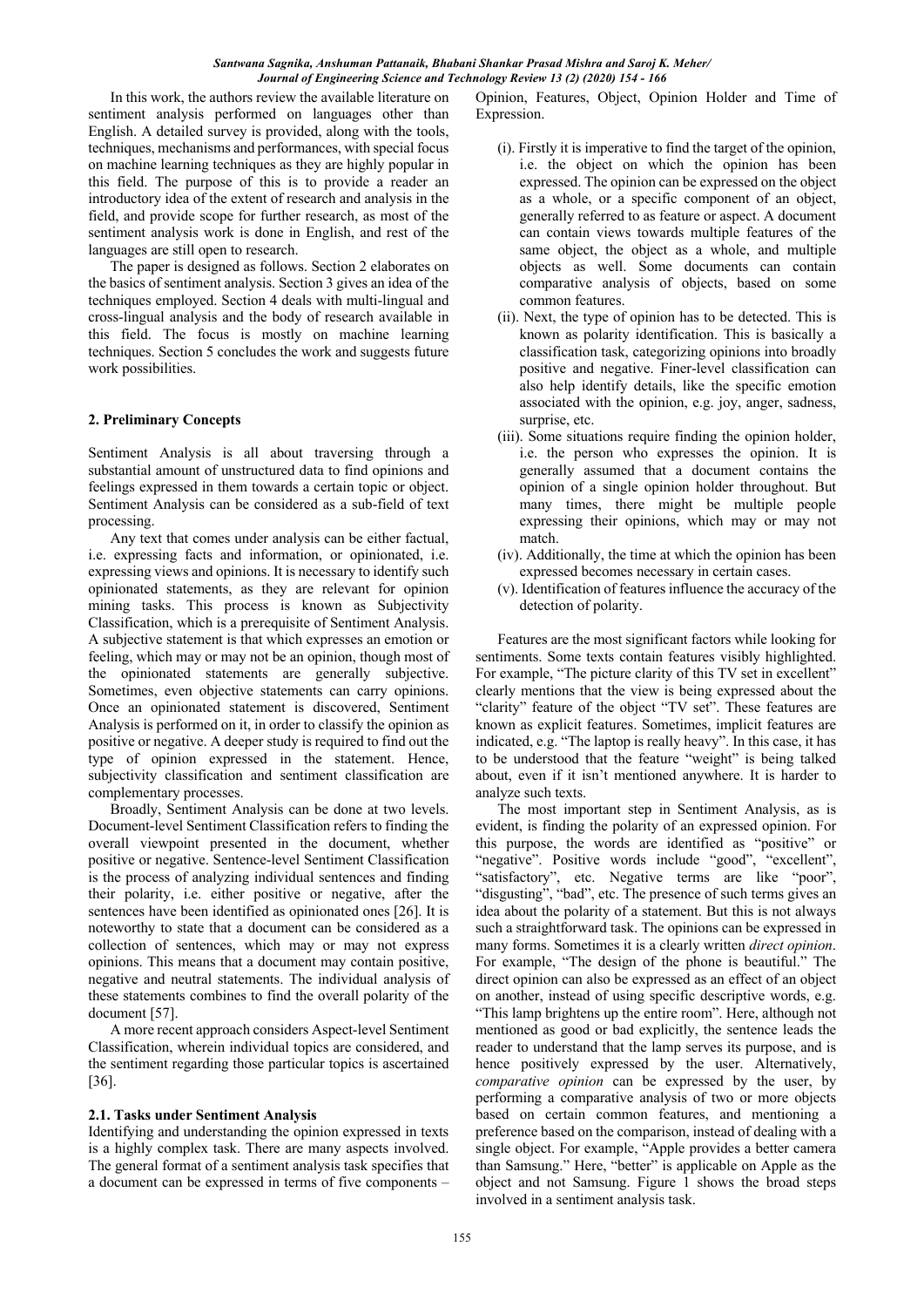

**Fig. 1.** Steps of Sentiment Analysis

#### **2.2. Sources of text**

The text on which sentiment analysis can be performed can be from a myriad of sources. Some of the most common sources are:

- (i). Opinion blogs Blogging is a popular activity in today's world. Blogs are available about a wide variety of topics like gadgets, current affairs, political issues, travel spots, etc. These can be analyzed to obtain opinions about the respective content.
- (ii). E-commerce reviews Many users on popular ecommerce sites like Amazon, Flipkart, eBay, etc. give their feedback and reviews after using a certain product, generally accompanied with a star rating. These opinions can be referred by a prospective user who is looking for options to buy a product.
- (iii). Social media content and Media sharing With approximately 2.5 billion users active on social media all over the world, it is obvious that the data generated on Facebook, Twitter, LinkedIn, Instagram, YouTube, SoundCloud etc. is rich and voluminous, and a likely place to look for information related to users' opinions and choices.
- (iv). Communication Communication mediums like SMS, WhatsApp etc. are also a rich source of information, which can be mined for information and opinions [48, 49].

#### **3. Techniques for Sentiment Analysis**



**Fig. 2.** Sentiment Analysis Techniques

Over the years, Sentiment Analysis has emerged as an interesting research problem, with multiple approaches being designed to solve sentiment analysis problems. These techniques can be broadly categorized into two major categories, as shown in figure 2 [7, 8, 9].

#### **3.1. Methodologies**

(i)Lexicon based techniques – These techniques refer to an opinion word list, which contains words that have been identified to express either positive or negative opinions. Given a text, such words are counted and their respective weights are taken into consideration to find the polarity of statements. These word lists are created or compiled using certain seed words, which are expanded to include more words till a standard word list is ready, which can then be referred by texts to perform sentiment analysis. The compilation can be done either done manually, or by automated methods, which are generally dictionary based or corpus based methods [50]. Figure 3 shows a general representation.



(ii). Machine Learning techniques – Such techniques use a labeled training dataset to train a classifier. Most machine learning methods treat sentiment analysis as a supervised learning problem, though recent methods have explored semisupervised approaches as well. Unsupervised approaches are difficult to implement, because they require a huge amount of training data to be for accuracy. Furthermore, unsupervised methods may not always match up with human conclusions regarding the given text. Considering sentiment analysis as a classification problem, supervised techniques are more suitable. But availability of plenty of unlabelled data makes it worthwhile to peruse unsupervised methods as well. Figure 4 shows a general representation.





## **3.2. Performance Measurement Metrics**

The sentiment analysis techniques are evaluated using four common metrics, namely Precision, Recall, Accuracy and Fmeasure. They are defined as follows [13].

$$
Precision = \frac{RP}{RP + WP} \tag{1}
$$

$$
Recall = \frac{RP}{RP + WN}
$$
 (2)

$$
Accuracy = \frac{RP + RN}{RP + RN + WP +WN}
$$
 (3)

$$
F-Measure = \frac{(2*Precision*Recall)}{(Precision+Recall)}
$$
(4)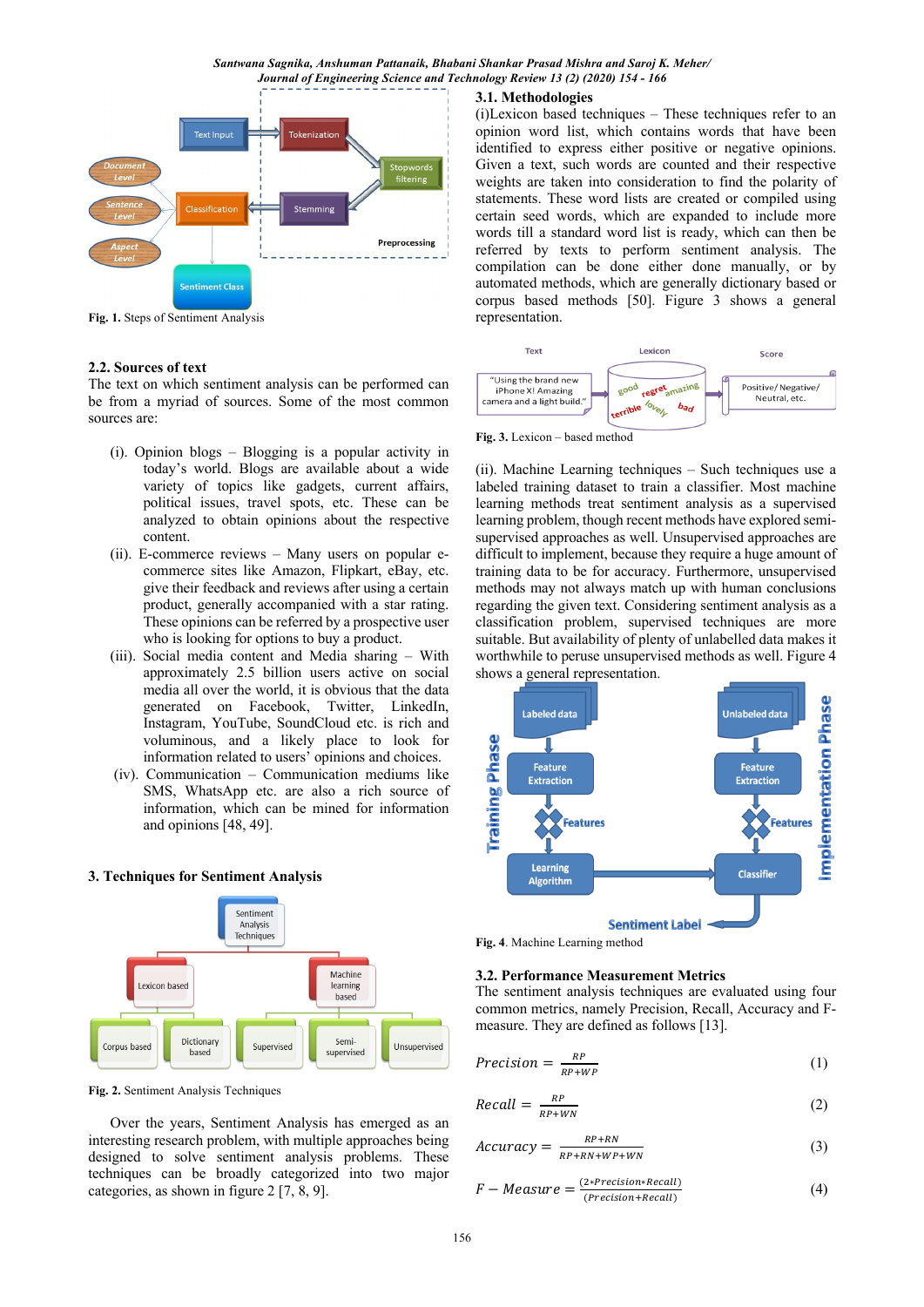Here,  $RP = Right$  Positives,  $WP = W$ rong Positives,  $RN =$ Right Negatives and  $WN = Wrong$  Negatives.

A confusion matrix represents the respective meanings of the terms, as shown in Table 1.

| <b>Table 1.</b> Confusion Matrix for Classification Score |                  |                   |  |  |
|-----------------------------------------------------------|------------------|-------------------|--|--|
|                                                           | Calculated       | <b>Calculated</b> |  |  |
|                                                           | <b>Positives</b> | <b>Negatives</b>  |  |  |
| <b>Actual Positives</b>                                   | <b>RP</b>        | WN                |  |  |
| <b>Actual Negatives</b>                                   | WP               | RN                |  |  |

*Accuracy* signifies the fraction of correct classifications out of the total number of data items provided.

*Precision* represents the fraction of positive patterns correctly classified out of the positive data items provided.

*Recall* is the fraction of positive patterns correctly classified out of the total data items provided.

*F-measure* gives the harmonic mean of the precision and recall values [51].

### **4. Multi-Lingual/ Cross-Lingual Sentiment Analysis**

The bulk of research done on Sentiment Analysis till date has been on English language. In contrast, work on other languages is limited. Of these, a lot of work has been done on Chinese, Japanese and German texts. The approaches to sentiment analysis in other languages have been either multilingual or cross-lingual. In multi-lingual methods, specific tools and resources have been developed for the language under research. In cross-lingual methods, existing resources and tools in English are used to perform sentiment analysis in the required language using translation. Cross-lingual methods are more popular because of the plethora of resources and existing research easily available in English, and also because of the newer and faster techniques being developed for automated machine translation [10].

Certain issues affect research in multi-lingual sentiment analysis. The major task is to create reliable and extensive corpus of labeled resources and tools that reflect the intricacies native to the language. This is a time-consuming as well as a labour-intensive task. Because of the extensive resources already built in English, it is an easier approach to first translate to English and then perform sentiment analysis. But this process has its own drawbacks, like not being able to reflect the intricacies of the source language which might have a different sentiment than is obvious from the translation. Some words might also have multiple meanings which get lost in translation. On the other hand, if sentiment analysis in the source language is attempted, there is a requirement to have an exhaustive corpus of labeled resources in that language, which is a time-consuming task. Besides, another issue with multi-lingual sentiment analysis is not handling the domain specific sentiments and biases, which can lead to a drop in the accuracy of the analysis task [11, 12].

#### **4.1. Traditional Approaches to Multi-Lingual and Cross-Lingual Sentiment Analysis**

Notable early work on multi-lingual and cross-lingual sentiment analysis includes the NTCIR6 pilot project conducted in Japan in 2007, which has created annotated corpus in Chinese and Japanese languages for research purposes [14]. This corpus was used in the NTCIR7 conducted in 2008, which conducted detailed subtasks like

opinion holder extraction, polarity determination, sentence and clause-level annotation, etc. This work also used a new target language, i.e. Simplified Chinese [15]. In the same year, Boiy and Moens [16] worked on machine learning as a supervised task to reduce the number of annotated examples that can be used for accurate sentiment prediction in French and Dutch. It can be considered as one of the earliest attempts at using machine learning in non-English languages.

During the same time, Wan [17] has presented an experiment that translates Chinese product reviews to English and makes use of the vast English resources for sentiment analysis, which performed better than directly working on the Chinese reviews, which worked on limited data. Machine translation was used, and a combined approach was also tested which proved to be highly effective. Denecke [18] worked on product reviews in German that used the nowpopular SentiWordNet corpus to work on the translated reviews, which proved to be a feasible method. This paved the way for further research in the field of multi-lingual and cross-lingual sentiment analysis.

In 2009, Wan [19] carried on his work on Chinese text, wherein he followed a co-training approach, using labeled English data translated to Chinese and unlabeled Chinese data translated to English in combination. This approach worked better than standard classifiers. Brooke et al. [20] advocate the building of resources native to the languages as a better long-term solution, rather than going for automated approaches.

#### **4.2. Multi-lingual and Cross-lingual sentiment analysis using Machine Learning Techniques**

Although various methods have been adopted for this task, machine learning techniques remain the most popular and widely-used method. The following section discusses the various techniques and studies that have been conducted for multi-lingual and cross-lingual sentiment analysis using machine learning in recent times. Use of machine learning for multi-lingual sentiment analysis picked up popularity from 2010, due the ease of automation and training of the machine learning systems, and the reduced requirement of manual labour. Some of the techniques employed have been detailed as follows.

Joshi et al. [21] worked on developing an annotated corpus for movie reviews in Hindi language. They have three approaches; namely training a classifier on the Hindi corpus for classification, translation of Hindi to English for sentiment analysis, and development of a lexical resource for scorebased classification of Hindi documents. They also describe a fall-back approach by a combination of all three approaches, concluding that the first method performs the best. This method doesn't consider Word Sense Disambiguation and suffers from wrongly translated named entities. Wei and Pal [22] focus on reducing the noise produced by machine translation of Chinese reviews into English using Structural Correspondence Learning. A classifier is used thereafter, which produces better accuracy than the previous co-training approach. This method can improve if it incorporates translator confidence, which it doesn't take into account.

Boyd-Graber and Resnik [23] work on German movie reviews, both on German-English and German-Chinese corpus using supervised Dirichlet allocation, that uses themebased identification of topics mapped to a ratings variable. It is a novel approach that works on structural connections across languages and also performs Word Sense Disambiguation. The mechanism can be improved by considering local syntax and including more words in its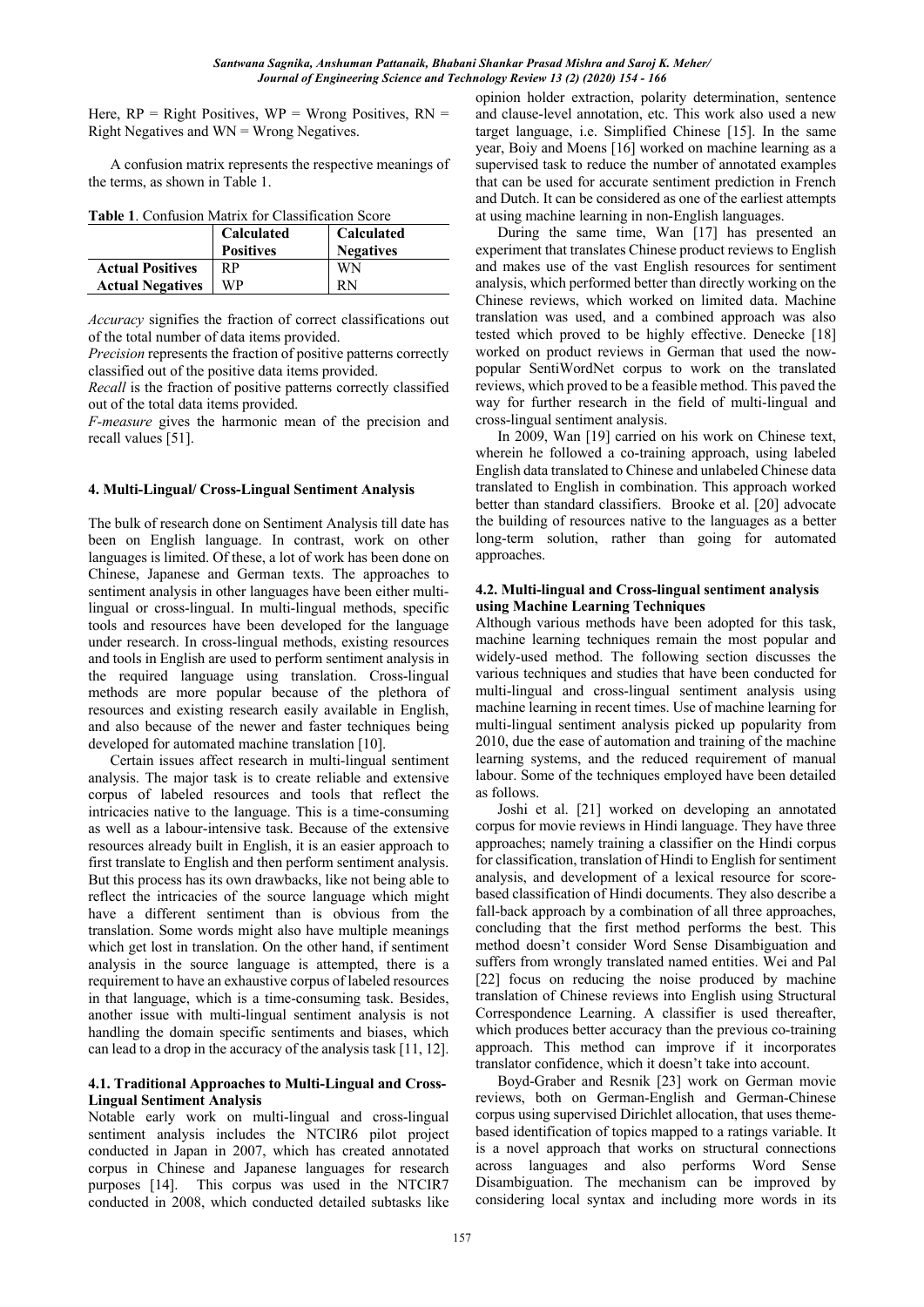bridges. Das and Bandyopadhyay [26] have conducted sentiment analysis on Bengali text using both Conditional Random Field and Support Vector Machines are compared their performances using an annotated blog corpus. This method has only been applied on small corpuses, and working on larger corpuses could greatly improve performance.

A lot of research has come forth in this area in 2011. He [24] presents a weakly-supervised technique that uses a latent sentiment model and that considers sentiment labels as topics. The experiment is done on Chinese reviews and the accuracy is found superior to the supervised classification methods. This method has an issue that it depends on the quality of machine translation and is affected by the gap between the source and target language. Pan et al. [25] have also worked on Chinese data by proposing a bi-view matrix trifactorization model, which then uses the Maximum Entropy classifier on three different domains and produces accurate results. This mechanism uses manual estimation of parameters, and can perform better with a method to validate and set parameters. Xu et al. [27] experiment with two transfer learning algorithms which enhance the training data set and produce an improved accuracy in a SVM classifier, on the NTCIR-7 dataset of Chinese words. Their technique suffers from over-discard of training examples, which can be reduce by a better weighting scheme to improve performance. Tromp, in his thesis [28], compares NB classifier, SVM classifier and a proposed Prior Polarity classifier on social media text, using a Rule-Based Esitimation Model Algorithm. He proves that automated sentiment analysis cannot replace traditional surveying, and the proposed mechanism doesn't perform as good on fine-grained sentiment analysis due to lack of extensive training data. Gînscă et al. [29] propose a combination of rule-based classifier, statistical and machine learning methods to implement a sentiment analysis system known as Sentimatrix. This uses a posterior NB classifier and works on Romanian data. Their method can perform better with a more comprehensive resource list, and include modifiers.

In 2012, Wan [30] conducted a comparative study of the different multi-lingual and cross-lingual methods on Chinese sentiment analysis, by taking combinations among them, and shows that an ensemble of the methods give a higher accuracy. He has also provided a different measure of the scoring technique. This experiment proves the inadequacy of individual methods and the strength of combinatorial models. Meng et al. [31] uses a Cross-Lingual Mixture Model which gives better coverage of vocabulary, using a Naive Bayes classifier, both in case of availability or unavailability of labelled data in the target language, i.e. Chinese. The method can do better by expansion of vocabulary. Balahur and Turchi [32, 33] performed experiments on French, German and Spanish data using Machine Translation on three different engines, and employed an SVM classifier, to prove that machine translation gives comparable results to native corpus in the target language. The results are restricted by translation quality and the introduction of noise by addition of translated data together.

Demirtas and Pechenizkiy [34] explore the effectiveness of Machine Translation of Turkish data and claim that increase in size of training data doesn't necessarily improve on accuracy of the classification, using a Naive Bayes classifier, and increase in accuracy can rather be brought about by semi-supervised learning. It doesn't show significant improvement in accuracy with subsequent iterations, which can be worked upon. Volkova et al. [35] explored gender differences on Twitter data, both in Spanish and Russian. The results are obtained using various classifiers and compared, showing noticeable improvement by including gender demographics. Better results can be achieved by including age, user preferences, etc. These are the major works in 2013.

2014 has been vital for multi-lingual and cross-lingual sentiment analysis. Lin et al. [36] developed a Cross-Lingual Joint Aspect Sentiment model that simultaneously checks aspect-based opinion expression in both languages. They have worked on hotel reviews in a variety of languages, used SVM classifiers, and found it to be more effective with higher accuracy. The method can perform better with availability of a good amount of data. Hajmohammadi et al. [37] used a cotraining approach using active learning in combination with semi-supervised learning to provide and enriched training data by picking best samples from unlabelled data, on book review datasets of three languages, to provide an improved performance. The method is limited by the inability of translated data to deal with idiosyncrasy of vocabularies and uses an increased number of features. Again, Lin et al. [38] also proposed a framework that extracts key sentences from text and reduces dependence on external sources, by using a self-supervised learning classifier, on French and German text. This method doesn't show significant improvement over baseline, but is more cost efficient by not using manually annotated corpora. Hogenboom et al. [39] established the significance of relationships between semantics of different languages and map the sentiment scores, achieving higher performance on Dutch input data. This mechanism can improve performance with a more optimized seed set.

A multilingual sentiment elicitation system was developed by Xie et al. [40] which worked on Facebook data, including emoticons, and combined individual techniques that used existing knowledge bases for labeling non-English text for analyzing sentiments with higher accuracy. The technique handles each language independently and can perform better by using a collaborative approach. Xiao and Guo [41] improvised a semi-supervised learning mechanism that induced inter-lingual features and implemented it on four different languages and eighteen classification tasks to achieve significant improvements over other methods. Klinger and Cimiano [42] created a corpus for German and English product reviews, known as USAGE, and performed classification of sentiment at the aspect level using this corpus. The performance is lower for German due to limited informative features available. This can be improved upon. Solakidis et al. [43] also applied a semi-supervised approach that automatically collects training data, using emoticons and emotionally-rich keywords, and applied it on Greek usergenerated documents. The mechanism can improve considerably by following a combinatorial approach of keywords and emoticons and using more variety of feature vectors.

Hajmohammadi et al. [44], in 2015, combined active learning along with semi-supervised approach of selflearning, again on book review datasets, while incorporating documents from the target language, and experimented on three different languages, enhancing the performance. The variation in results was due to varying translation qualities. Chen et al. [45] proposed a knowledge validation model for Chinese data that identified credible knowledge, using a semisupervised technique CredBoost. Experimenting with more knowledge representations can lead to better sentiment information representation.

In 2016, Mozetič et al. [46] conducted experiments of Twitter in various languages and compared the performance of the top classifier models to infer that the size and quality of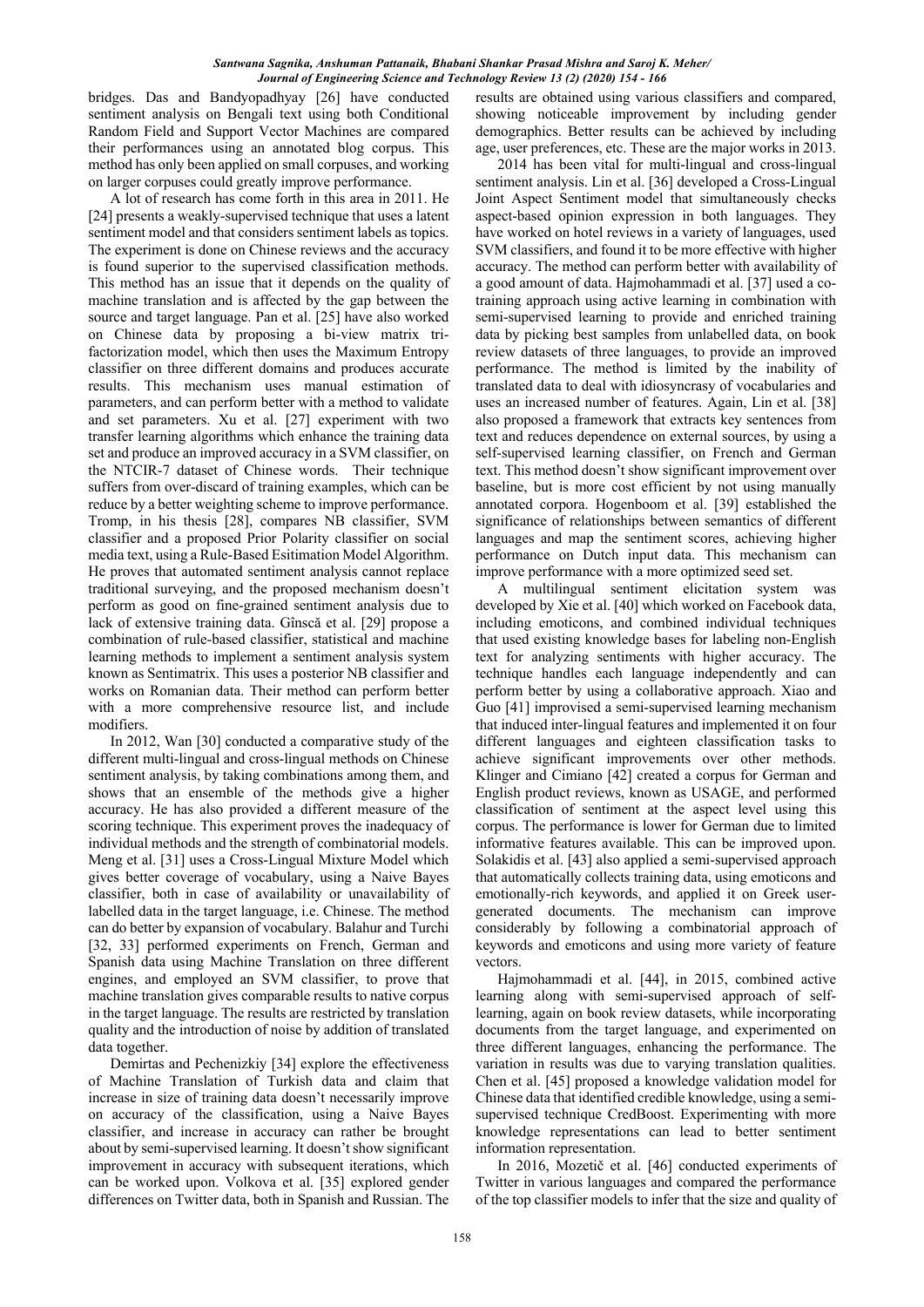datasets impacts the performance more than the selection of the model, and also the important role of the inter-annotator agreement for large training sets. Vilares et al. [47] worked on English and Spanish tweets and compared three varieties of models, out of which the best performance was obtained by a multilingual model trained on a dataset which is multilingual too, and is created by combining monolingual available resources. It also considered the appearance of codeswitching texts. The model can work well with better annotations and presence of more Spanish terms. Code switching texts pose additional challenges in analyzing subjectivity.

In 2017, Bhargava and Sharma [59] relied on text summarization to extract important information which is utilized for sentiment analysis, and achieved comparable results. This method can benefit from transliteration and by considering local languages. Becker et al. [60] perform emotion classification using stacked monolingual classifiers and evaluate the effects of machine translation to produce cross-lingual data. The work is extremely comprehensive but can be even more generalized.

As deep learning methods are currently on the rise, newer and more efficient deep learning techniques have also been applied to sentiment analysis. A spurt in this field of work is seen in 2017. Lu and Mori [52] developed a deep-learning based parameter sharing model on a Convolutional Neural Network (CNN) that takes transformed word embeddings and showcases remarkable adaptability over multiple languages. The performances showed non-uniform changes for the same vector space transformation, which can be addressed. Becker et al. [53] also used a similar approach, but used a character based embedding, thereby eliminating translation, and evaluated four combinations of neural models to achieve standard results. Nguyen and Nguyen [54] used a convolutional n-gram BiLSTM method of word embedding that works on YouTube data and provides accurate sentiment analysis on multi-lingual data. The method gave a lower performance on the negative class, due to additional challenges posed by it. Medrouk and Pappa [55] also proposed a convolutional network based model which works on n-gram level information and gives accurate polarity without much prior knowledge. The model performance is affected by quantity of training data, and and the performance can be improved by better translation mechanisms. Wehrmann et al. [56] designed a Convolutional Network that uses character-level embeddings and is language-agnostic and free of translation, as well as taking up much lesser memory. The techniuque is a highly efficient one, and can perform even better with larger corpora as its base. Chen et al. [57] experimented on a different approach that explores document-level semantic connection and works on parallel sentiments, using a Bi-View CNN that gives accurate and stable results. Smadi et al. [58] performed extraction of aspects followed by sentiment analysis on Arabic hotel reviews using two LSTM models and achieved significant improvements over baseline methods. Training on a variety of sentiment lexicons can help the model perform better. Deriu et al. [61] worked on weakly supervised data and experimented with variations of CNN that worked on word embeddings and performed well on sentiment analysis. The mechanism performed better by a single-language approach than a multi-language one, which gives scope for improvement, albeit having other advantages like scalability and adaptability. Peng et al. [62] have followed a different approach towards aspect-oriented sentiment analysis on Chinese data at three granularity levels using a late fusion

technique based on CNN and LSTM. This method could benefit with improvement in the radical level word embeddings which have a scope for better performance.

In 2018, García-Pablos et al. [63] implemented an unsupervised mechanism of topic modeling that enabled aspect-level sentiment analysis for any given language. They combined LDA and word embeddings for bootstrapping, and the system automatically separated opinion words and aspect terms. The method can improve by negation, multi-word and stopword handling. Chen et al. [64] used emojis to bridge between languages and provide a text representation framework, which serve as a distant supervision technique on a bi-directional LSTM model. They perform efficient crosslingual sentiment analysis by translation and work on an attention model for classifier training. Can et al. [65] utilized RNN to implement cross-lingual analysis by phased training on domain specific models and then applying on translated data. The model is useful for limited data availability and performs well as a generic model. The performance can improve with better quality of translation. Akhtar et al. [66] leveraged bilingual word embeddings and used LSTM for aspect level sentiment analysis successfully on resource-poor Hindi language data. Wang et al. [67] implemented an adversarial cross-lingual learning framework on a CNN architecture that made up for data insufficiency by extracting language-specific and language-independent features that worked effectively on Chinese data. The performance of the model can improve by better translation accuracy. Konate and Ruiying [68] developed six deep learning architectures based on CNN and LSTM to work on Bambara-French social media text by using dictionaries of character and word indexes, which outperformed baseline models. The method can improve performance by working on larger and more exhaustive corpora.

Zhang et al. [69] proposed an auxiliary and attention network based on LSTM, which trained on both resource-rich and resource-poor data. It captured informative words and performed emotion classification by layer sharing. The technique outperformed baseline methods. It can improve by incorporating multiple languages with limited resources. Dong and Melo [70] proposed a cross-lingual propagation algorithm that generated adaptable multi-dimensional sentiment embedding vectors, which was then applied on a dual-channel CNN to perform sentiment analysis on over fifty languages, and five domains. Wehrmann et al. [71] used an architecture based on ConvNet which worked on character based embeddings and performed sentiment analysis as well as language detection, working on less number of parameters. This provided robustness in case of noisy data, saved memory and worked fast. The method does not consider distinct alphabets of specific languages, which could enhance its performance. Rasooli et al. [72] used projection and direct transfer approach to build cross-lingual transfer systems without the need of machine translation, which gave results comparable to supervised approach. It works well in the absence of a dictionary.

Table 2 gives a summary of the various methods discussed.

The pie-chart in Figure 5 gives the percentage of papers that have worked upon various languages to perform multilingual and cross-lingual sentiment analysis.

### **4.3. Challenges of multi-lingual and cross-lingual sentiment analysis**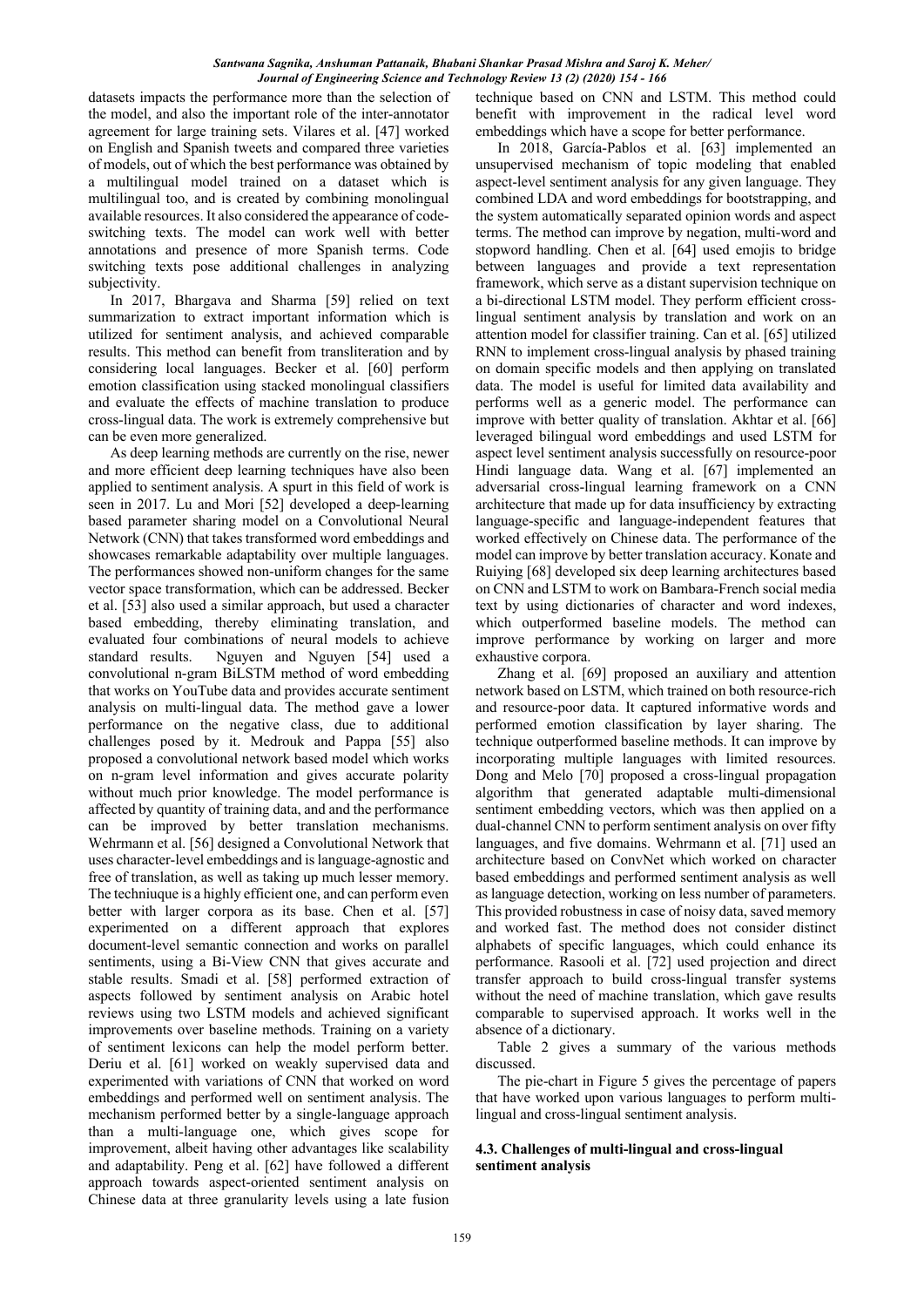All Sentiment Analysis tasks, including multi-lingual/ crosslingual sentiment analysis, face a number of issues. Some of them are discussed as follows [4, 6]

- (i). All the five factors, viz. Opinion, Features, Object, Opinion Holder and Time of Expression, may not be available or clearly expressed in the text.
- (ii). All sentences in a text do not necessarily express opinion. Subjectivity classification is needed to identify subjective and objective sentences. It is notable here that some objective sentences may also express opinion, like "The camera stopped functioning within a month." This clearly states negativity. Such statements express *Implicit Opinion,*  as opposed to *Explicit Opinion* stated obviously by subjective sentences. Again, not every subjective sentence expresses opinion; some only express feelings of the opinion holder, like "I supposed the laptop to include accessories at this price."



**Fig. 5.** Languages researched upon

| <b>Table 2.</b> Summary of work done on muni-imgual and cross-imgual sentiment analysis |        |                                           |                     |             |                                   |                                 |                    |  |
|-----------------------------------------------------------------------------------------|--------|-------------------------------------------|---------------------|-------------|-----------------------------------|---------------------------------|--------------------|--|
| Year                                                                                    | Ref.   | Method                                    | <b>Target</b>       | Dataset/    | <b>Major Contributions</b>        | <b>Tools Used</b>               | Accuracy           |  |
|                                                                                         | no.    |                                           | Language(s)         | Domain      |                                   |                                 |                    |  |
| 2010                                                                                    | $[21]$ | Fall-back                                 | Hindi               | Movie       | Three approaches designed $- (1)$ | $(1)$ LibSVM,                   | $(1)$ 78.14, $(2)$ |  |
|                                                                                         |        | strategy;                                 |                     | reviews     | Development of Hindi classifier,  | (2) Google Translate,           | 65.96, (2)         |  |
|                                                                                         |        | combination of 3                          |                     |             | (2) Machine Translation of Hindi  | $(3)$ Scoring                   | 60.31              |  |
|                                                                                         |        | approaches                                |                     |             | to English, and (3) development   |                                 |                    |  |
|                                                                                         |        |                                           |                     |             | of lexical resource - Hindi       |                                 |                    |  |
|                                                                                         |        |                                           |                     |             | SentiWordNet. Combination of      |                                 |                    |  |
|                                                                                         |        |                                           |                     |             | the three methods in that order   |                                 |                    |  |
|                                                                                         |        |                                           |                     |             | gives best results.               |                                 |                    |  |
|                                                                                         | $[22]$ | Structural                                | Chinese             | Product     | Selects reliable parts from       | SVM, Google                     | $81.3 - 85.4$      |  |
|                                                                                         |        | Correspondence                            |                     | reviews     | translations, SCL finds shared    | Translate                       |                    |  |
|                                                                                         |        | Learning (SCL)                            |                     |             | representations between           |                                 |                    |  |
|                                                                                         |        |                                           |                     |             | languages                         |                                 |                    |  |
|                                                                                         | $[23]$ | Multilingual                              | German              | Movie       | Clustering of concepts into       | GermaNet                        | MSE: 1.17          |  |
|                                                                                         |        | supervised latent                         |                     | reviews     | coherent topics                   |                                 |                    |  |
|                                                                                         |        | Dirichlet                                 |                     |             |                                   |                                 |                    |  |
|                                                                                         |        | allocation                                |                     |             |                                   |                                 |                    |  |
|                                                                                         |        | (MLSLDA)                                  |                     |             |                                   |                                 |                    |  |
|                                                                                         | $[26]$ | Fine-grained                              | Bengali             | Blog        | Identifying text spans of         | CRF, SVM                        | (CRF)              |  |
|                                                                                         |        | Sentence Level                            |                     | corpus      | emotional statements              |                                 | 51.00 - 68.23,     |  |
|                                                                                         |        | tagging                                   |                     |             |                                   |                                 | (SVM)              |  |
|                                                                                         |        |                                           |                     |             |                                   |                                 | $53.35 - 80.55$    |  |
| 2011                                                                                    | $[24]$ | <b>Latent Sentiment</b>                   | Chinese             | Product     | Considers sentiment labels as     | Google Translate,               | 81.41              |  |
|                                                                                         |        | Model (LSM)                               |                     | reviews     | topics and provides preferences   | Chinese Word                    |                    |  |
|                                                                                         |        |                                           |                     |             | to expectations of sentiment      | Segmenter                       |                    |  |
|                                                                                         |        |                                           |                     |             | labels                            |                                 |                    |  |
|                                                                                         | $[25]$ | Bi-view non-                              | Chinese             | Book,       | Combines information from two     | Google Translate,               | 69.3-84.9          |  |
|                                                                                         |        | negative matrix                           |                     | movie,      | views, includes lexical and label | Chinese Word                    |                    |  |
|                                                                                         |        | tri-factorization                         |                     | music       | knowledge as well as              | Segmenter, Maximum              |                    |  |
|                                                                                         |        | model (BNMTF)                             |                     | reviews     | information from test documents.  | Entropy Classifier              |                    |  |
|                                                                                         | $[27]$ | Transfer Ada-                             | Chinese             | Product     | TraDaBoost performs automatic     | SVM, Google                     | 73.04-80.22        |  |
|                                                                                         |        | Boost and                                 |                     | reviews     | adjustment of weights, TrStr      | Translate                       |                    |  |
|                                                                                         |        | Transfer Self-                            |                     |             | trains by enriching with high-    |                                 |                    |  |
|                                                                                         |        |                                           |                     |             | quality translated data           |                                 |                    |  |
|                                                                                         |        | Training<br>Algorithm                     |                     |             |                                   |                                 |                    |  |
|                                                                                         | $[28]$ | Four-step                                 | German,             | <b>News</b> | Multilingual heuristic approach   | SentiWordNet,                   | $76.3 - 93.2$      |  |
|                                                                                         |        |                                           |                     |             |                                   |                                 |                    |  |
|                                                                                         |        | approach; Rule-<br><b>Based Estimator</b> | Spanish,<br>French, | items       | with high accuracy                | AdaBoost, Naive<br><b>Bayes</b> |                    |  |
|                                                                                         |        |                                           | Italian,            |             |                                   |                                 |                    |  |
|                                                                                         |        | Model Algorithm                           | Dutch               |             |                                   |                                 |                    |  |
|                                                                                         |        | Sentimatrix -                             | Romanian            | Product     | Uses service-oriented             |                                 | Precision:         |  |
|                                                                                         | $[29]$ | Sentiment                                 |                     | reviews     | architecture for flexible         | Apache Tika corpus,             | $59.8 - 91.2$      |  |
|                                                                                         |        |                                           |                     |             | customization, combines rule-     | posterior NB                    |                    |  |
|                                                                                         |        | analysis service                          |                     |             |                                   |                                 |                    |  |
|                                                                                         |        |                                           |                     |             | based, statistical and machine    |                                 |                    |  |
|                                                                                         |        |                                           |                     |             | learning methods                  |                                 |                    |  |
| 2012                                                                                    | $[30]$ | Ensemble of                               | Chinese             | Product     | Performs comparative analysis     | Google Translate,               | 86.1               |  |
|                                                                                         |        | various two-                              |                     | reviews     | and demonstrates advantages of    | DictTrans                       |                    |  |
|                                                                                         |        | dimensional                               |                     |             | ensemble approaches, using        |                                 |                    |  |
|                                                                                         |        | schemes                                   |                     |             | arbiter-based scoring mechanism   |                                 |                    |  |
|                                                                                         | $[31]$ | Generative Cross-                         | Chinese             | <b>MPOA</b> | Learns unknown sentiment          | SVM, Berkeley                   | 82.7-83.02         |  |
|                                                                                         |        | Lingual Mixture                           |                     | corpus      | words from unlabeled data,        | Aligner                         |                    |  |
|                                                                                         |        | Model (CLMM)                              |                     |             | utilizes parallel unlabeled data  |                                 |                    |  |

**Table 2.**Summary of work done on multi-lingual and cross-lingual sentiment analysis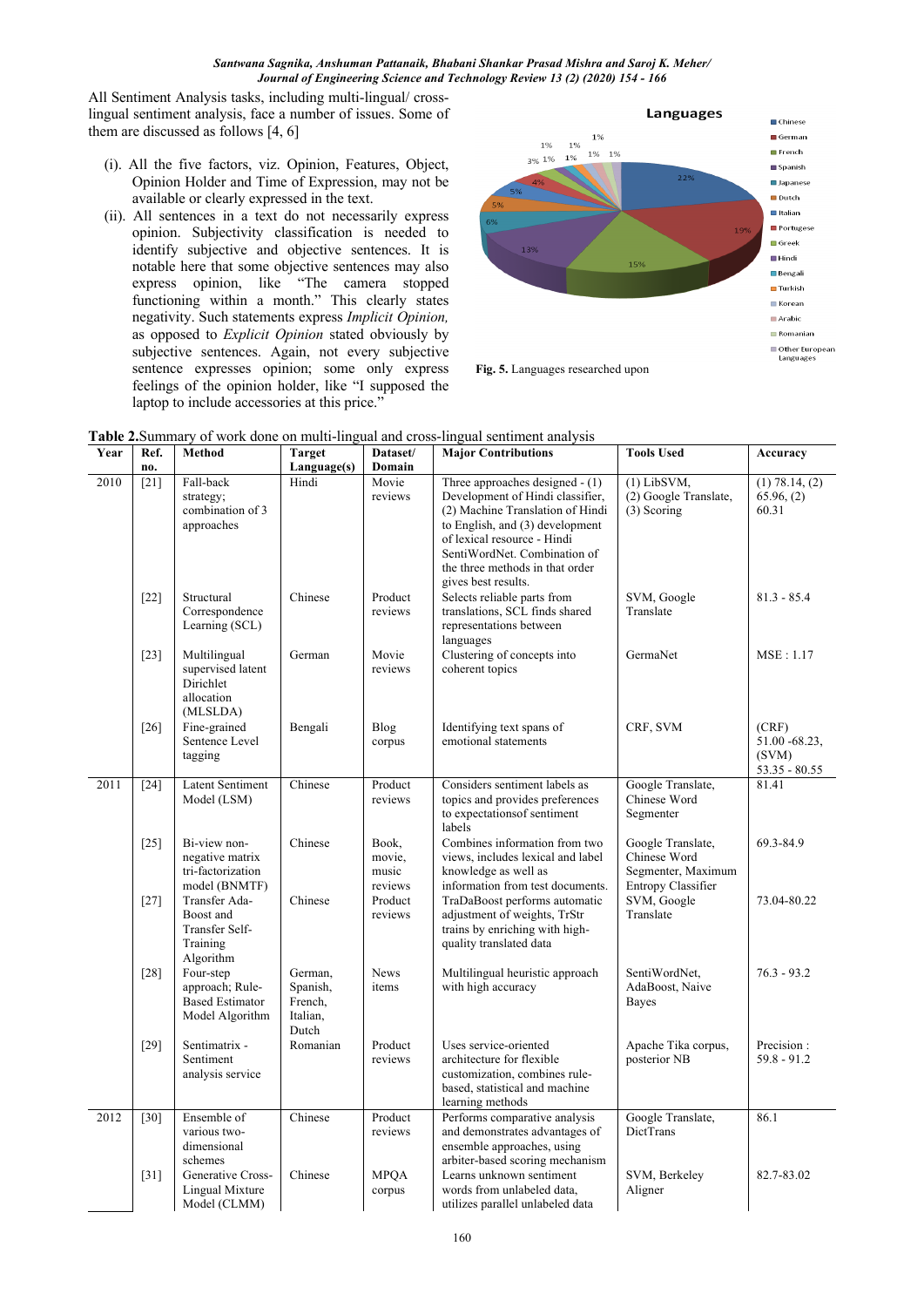#### [32] Machine Translation using three methods on three languages French, German, Spanish MPQA corpus Proves reliability of machine translation by performing comparative analysis Google Translate, Bing Translator, Moses MT toolkit, SVM with metaclassifier F-measure :  $0.23 - 0.612$ [33] Machine Translation using three methods on three languages, noise removal using metaclassifier French, German, Spanish MPQA corpus Uses unigrams as features and bagging as meta-classifier to limit noise and sparseness in machine translated data and improve the efficiency Google Translate, Bing Translator, Moses MT toolkit, SVM with metaclassifier Recall : 0.703, Precision : 0.752 2013 [34] Training set expansion and co-training Turkish Movie reviews, Product reviews Studies effect of machine translation on performance, describes which parameters cause improvement SVM, NB, Maximum Entropy classifier 66-74 [35] Bootstrapping lexicons and including hashtags and emoticons Spanish, Russian Twitter data Examines role of gender and usage of emoticons to improve analysis performance Rule-based classifier Recall :  $0.65 - 0.73$ , Precision : 0.68-0.72 2014 [36] Cross-Lingual Joint Aspect/Sentiment model (CLJAS) Chinese, German, Dutch, French, Italian, Spanish Hotel Reviews, Product Reviews Bilingual aspect-oriented method that uses knowledge from source language by following a topic model framework Google Translate, HowNet, Universal Sentiment Lexicon (USL), SVM 68.6 - 88.3 [37] Active learning and semisupervised cotraining bi-view model French, German, Japanese Book reviews Uses co-training and co-testing to import data from target language, applies combination of active learning and semisupervised learning, reduces human labelling efforts Google Translate, Chinese Word Segmenter, MeCab segmenter, SVM 74.24-82.17 [38] Self supervised Learning with Key Sentences extraction French, German Book, movie, music reviews Extracts key sentences reflecting sentiment and uses self supervised learning to train without manually labelled corpus Google Translate 74.3-77.9 [39] Semantic lexiconbased sentiment analysis Dutch Product reviews Maps sentiment from source to destination language, based on relations between sentiment lexicons which are language specific, propagates semantics using seed set and related words SharpNLP POS tagger, Google Translate, Cornetto 62.2 [40] Multilingual Sentiment Identification System (MuSES) Chinese, Korean, German Product reviews, Facebook and Twitter data Considers social media semantics, numerically scores phrasal patterns and incorporates emticons as well as domain knowledge LingPipe, SVM  $76-79$ [41] Semi-supervised matrix completion French, German, Japanese Product reviews Connects feature spaces of both languages, uses semi-supervised approach on interlingual features SVM 73.76-83.05 [42] USAGE corpus and portability of sentiments Product reviews Presents a corpus named USAGE and performs aspect-oriented fine-grained sentiment analysis Classifier F-measure : 0.32 - 0.76 [43] Automatic collection of traning data Greek Student posts Includes emoticons and emotionally intense keywords using a semi-supervised approach that excludes human effort Logistic Regression Classifier 71.2-93.2 2015 [44] Uncertaintybased active learning and semi-supervised self-training French, Chinese, Japanese Book reviews Combines active learning and self training to reduce human effort, along with automatic labelling, and avoids outlier selection Google Translate, SVM 70.04-78.63 [45] Knowledge validation model (CredBoost) Chinese Book, movie, music reviews Performs knowledge validation in transfer learning and reduces noisy data, uses semi-supervised learning Google Translate, SVM 80.93-85.18 2016 [46] Comparative analysis of models under human annotator agreements Albanian, Bulgarian, German, Hungarian, Polish, Portuguese, Russian, Ser/Cro/Bos, Slovak, **Twitter** data, Facebook data Evaluates datasets using different classifiers by applying different annotator agreements, and determines effects of dataset size on the model performances NB, Cascading SVM, TwoPlaneSVM, ThreePlaneSVM, TwoPlaneSVMbin, NeutralZoneSVM  $46.0 - 76.0$

#### *Santwana Sagnika, Anshuman Pattanaik, Bhabani Shankar Prasad Mishra and Saroj K. Meher/ Journal of Engineering Science and Technology Review 13 (2) (2020) 154 - 166*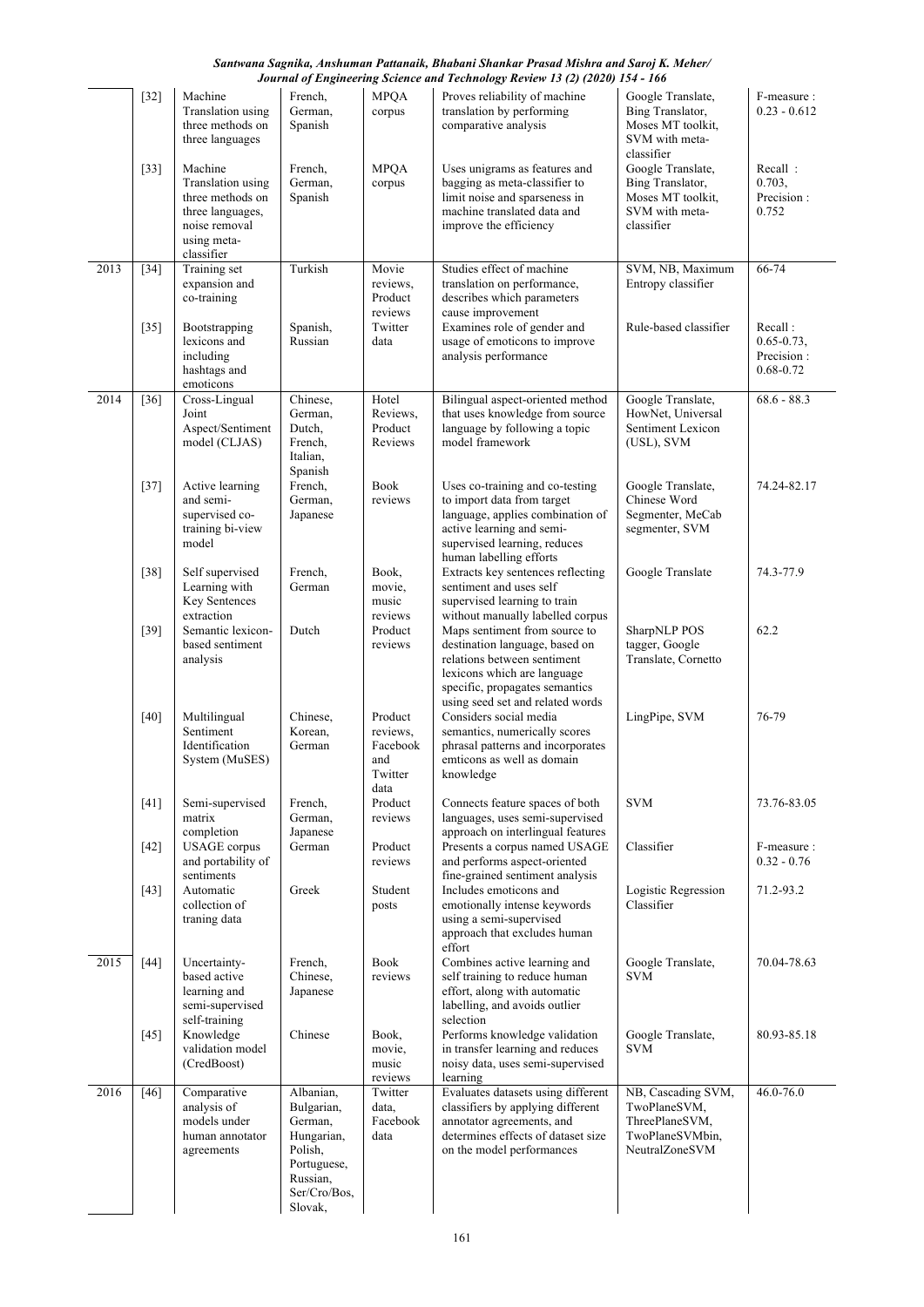*Santwana Sagnika, Anshuman Pattanaik, Bhabani Shankar Prasad Mishra and Saroj K. Meher/ Journal of Engineering Science and Technology Review 13 (2) (2020) 154 - 166*

|      | $[47]$ | Three methods:<br>Multilingual<br>approach, dual<br>monolingual<br>approach and<br>monolingual<br>language<br>detecting pipeline | Slovenian,<br>Spanish,<br>Swedish<br>Spanish | Twitter<br>data                                                  | Designs a code-switching corpus,<br>and compares three approaches,<br>proving the robustness of the<br>multilingual approach, finds no<br>approach performs exceptionally<br>well for code-switching corpus | en-es Classifier,<br>langid.py                                         | 52.0-68.7                                             |
|------|--------|----------------------------------------------------------------------------------------------------------------------------------|----------------------------------------------|------------------------------------------------------------------|-------------------------------------------------------------------------------------------------------------------------------------------------------------------------------------------------------------|------------------------------------------------------------------------|-------------------------------------------------------|
| 2017 | $[52]$ | Deep learning<br>model with<br>parameter sharing<br>and word<br>embedding                                                        | Chinese,<br>Japanese                         | Twitter<br>data                                                  | Unifies parameter sharing and<br>heterogenous word embedding<br>methods in a deep learning<br>model for a multilingual<br>environment                                                                       | CNN, FastText,<br>Mecab, NLPIR,<br>TweetTokenizer                      | 57.3                                                  |
|      | $[53]$ | Deep learning<br>with optimized<br>convolution and<br>character<br>embedding                                                     | German,<br>Portugese,<br>Spanish             | Twitter<br>data                                                  | Uses character based embedding<br>in deep learning models and<br>eliminates the need of machine<br>translation.                                                                                             | CNN, LSTM                                                              | $66.0 - 69.7$                                         |
|      | $[54]$ | Convolutional n-<br>gram Bi-LSTM<br>word embedding                                                                               | Italian                                      | YouTube<br>comments                                              | Enhances word embedding by<br>multiple convolutions, encodes<br>long distance contextual<br>dependencies.                                                                                                   | <b>LSTM</b>                                                            | $55.03 - 65.6$                                        |
|      | $[55]$ | Convolutional<br>nets using n-gram                                                                                               | French,<br>Greek                             | Restaurant<br>reviews                                            | Uses n-gram level information<br>and works in a language<br>independent manner, excludes<br>code-switching and language<br>translation                                                                      | <b>CNN</b>                                                             | Precision:<br>$0.84 - 0.93$                           |
|      | $[56]$ | Deep CNN with<br>character-level<br>embedding                                                                                    | German,<br>Portugese,<br>Spanish             | Twitter<br>data                                                  | Language agnostic and<br>translation free analysis<br>depending on fewer parameters,<br>reduces memory usage                                                                                                | <b>CNN</b>                                                             | $69.7 - 77.0$                                         |
|      | $[57]$ | <b>Bi-View CNN</b><br>(BiVCNN)                                                                                                   | Chinese                                      | Book.<br>movie,<br>music<br>reviews                              | Captures document-level cross-<br>lingual relations in a parallel<br>sentiment space, works on shared<br>polarity between parallel texts                                                                    | CNN, ICTCLAS,<br>Word2Vec, Google<br>Translate                         | 80.16                                                 |
|      | $[58]$ | $(a) Bi-LSTM$<br>Random Field<br>classifier<br>(b) aspect-based<br><b>LSTM</b>                                                   | Arabic                                       | Hotel<br>reviews                                                 | Employs (a) to extract aspect<br>opinion target expression based<br>on n-gram, finds polarity of<br>extracted aspects using (b) using<br>word and aspect embeddings                                         | LSTM, Word2Vec,<br>FastText, AdaGrad                                   | $(a)$ F1 score :<br>69.98<br>(b)<br>Accuracy:<br>82.7 |
|      | [61]   | Multi-layer CNN<br>for weakly<br>supervised<br>sentiment<br>classification                                                       | French.<br>German,<br>Italian                | Twitter<br>data                                                  | Uses three variants of multilayer<br>CNN on sequences of word<br>embeddings of weakly<br>supervised data and doesn't<br>require translation                                                                 | <b>CNN</b>                                                             | F-measure:<br>$0.63 - 0.67$                           |
|      | $[62]$ | <b>Aspect Target</b><br>Sequence Model<br>(ATSM)                                                                                 | Chinese                                      | Product<br>reviews                                               | Performs multi-grained aspect<br>level sentiment analysis, learns<br>intra-sentence context using<br>word embeddings                                                                                        | LSTM, CNN                                                              | $75.59 - 5.95$                                        |
|      | $[59]$ | Multilingual<br>Sentiment<br>Analysis via Text<br>Summarization<br>(MSATS)                                                       | Over 50<br>global<br>languages               | Product<br>reviews                                               | Performs text summarization to<br>extract meaningful information,<br>which is then utilized for polarity<br>detection                                                                                       | SentiWordNet, kNN,<br>SVM, NB, Bing<br>translator                      | Precision:<br>0.86                                    |
|      | [60]   | Multilingual<br>emotion<br>classification                                                                                        | Portugese,<br>Spanish,<br>French             | News<br>items                                                    | Evaluated effect of translation<br>and language combination on<br>emotion classification, applies<br>stacking of monolingual<br>classifiers                                                                 | SVM, NB, Radial<br>Basis Function (RBF),<br>Google Translate           | F- measure:<br>$0.91 - 0.95$                          |
| 2018 | $[63]$ | Almost<br>unsupervised sys-<br>tem (W2VLDA)                                                                                      | Spanish,<br>French,<br>Dutch                 | Restaurant<br>reviews,<br>Product<br>reviews                     | Topic modeling approach that<br>combines LDA with word<br>embedding, separates aspect<br>words and emotion words<br>automatically                                                                           | Word2Vec, Maximum<br>Entropy Classifier                                | 0.805<br>(Product),<br>0.730<br>(Restaurant)          |
|      | $[64]$ | Emoji Powered<br>Representation<br>Learning (Ermes)                                                                              | Japanese,<br>French,<br>German               | Product<br>reviews,<br>Twitter<br>data                           | Uses emoji-texts to learn<br>representations and finds features<br>for translated documents                                                                                                                 | Google Translate,<br>MeCab, Word2Vec,<br>LSTM                          | $69.63 - 80.85$                                       |
|      | [65]   | RNN-based<br>limited data<br>framework                                                                                           | Spanish,<br>Turkish,<br>Dutch,<br>Russian    | Product<br>reviews,<br>book<br>reviews.<br>restaurant<br>reviews | Performs general to specific<br>training on RNN on larger data<br>corpus and works on translated<br>data for cross-lingual sentiment<br>analysis                                                            | GoogleTranslate, SAS<br>Deep Learning<br>Toolkit,<br>SentiWordNet, RNN | $74.36 - 85.61$                                       |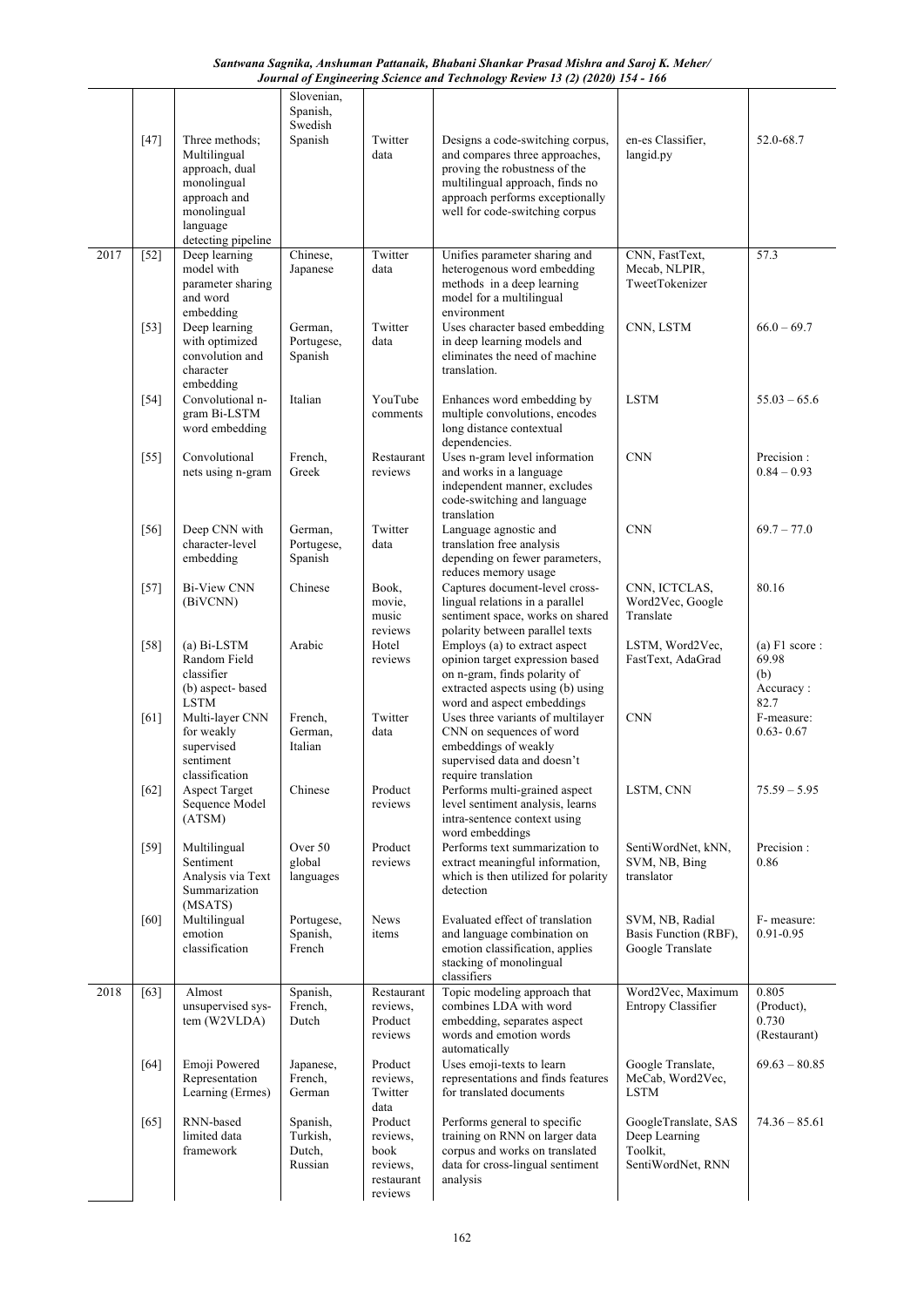| Santwana Sagnika, Anshuman Pattanaik, Bhabani Shankar Prasad Mishra and Saroj K. Meher/ |  |
|-----------------------------------------------------------------------------------------|--|
| Journal of Engineering Science and Technology Review 13 (2) (2020) 154 - 166            |  |

|        |                                                                                                |                                                                                                                                                                       |                                                                  | Journal of Engineering Science and Technology Review 15 (2) (2020) 154 - 100                                                                                                          |                                                     |                                                                                                           |
|--------|------------------------------------------------------------------------------------------------|-----------------------------------------------------------------------------------------------------------------------------------------------------------------------|------------------------------------------------------------------|---------------------------------------------------------------------------------------------------------------------------------------------------------------------------------------|-----------------------------------------------------|-----------------------------------------------------------------------------------------------------------|
| [66]   | LSTM for Multi-<br>lingual and<br>Cross-lingual<br>Analysis                                    | Hindi                                                                                                                                                                 | Product<br>reviews                                               | Uses bilingual word embeddings<br>trained on a parallel corpus on an<br>LSTM architecture for aspect<br>term extraction and aspect<br>sentiment classification                        | IndoWordNet,<br>SentiWordNet, LSTM                  | $60.39 - 76.29$                                                                                           |
| [67]   | Adversarial<br>Cross-lingual<br>multi-task<br>learning                                         | Chinese                                                                                                                                                               | Twitter<br>data                                                  | Handles insufficiency of data by<br>adversarial multi-task learning to<br>provide cross-lingual consistency<br>and personalized user sentiment<br>model                               | Word2Vec, CNN                                       | Precision:<br>$80.02 - 82.03$                                                                             |
| [68]   | Six deep learning<br>models; four<br>LSTM-based and<br>two CNN-based                           | Bambara-<br>French                                                                                                                                                    | Facebook<br>data                                                 | Uses fixed indexes to get<br>character and word embeddings<br>and build a dictionary from the<br>code-mixed corpus                                                                    | Facebook graph API<br>Explorer, CNN,<br><b>LSTM</b> | $82.5 - 83.23$                                                                                            |
| [69]   | Aux-LSTM-<br>Attention<br>framework                                                            | Chinese                                                                                                                                                               | Twitter<br>data                                                  | Develops auxiliary<br>representations, uses attention<br>mechanism to capture<br>informative words. Joint learning<br>approach uses labeled data from<br>different language           | Baidu Translate,<br>Word2Vec, LSTM,<br><b>CNN</b>   | 0.49355                                                                                                   |
| $[70]$ | Cross-lingual<br>propagation<br>algorithm, Dual-<br>channel<br>convolutional<br>neural network | Over 50<br>languages                                                                                                                                                  | Movie,<br>hotel.<br>food, TV<br>series,<br>restaurant<br>reviews | Generates sentiment<br>representations by cross-lingual<br>induction, performs sentiment<br>analysis by Dual-CNN on<br>multiple languages and domains                                 | VADER, SocialSent,<br>GloVe, CNN, SVM               | $79.30 - 95.92$                                                                                           |
| $[71]$ | Multi-task Neural<br>Network based<br>on ConvNet                                               | German,<br>Portugese,<br>Spanish                                                                                                                                      | Twitter<br>data                                                  | Character based approach for<br>feature representation that<br>performs multilingual sentiment<br>analysis and language detection,<br>uses fewer parameters                           | <b>CNN</b>                                          | $73.55 - 74.43$                                                                                           |
| $[72]$ | Cross-lingual<br>sentiment transfer<br>using annotation<br>projection and<br>direct transfer   | Arabic,<br>Bulgarian,<br>German,<br>Spanish,<br>Croatian,<br>Hungarian,<br>Polish,<br>Portugese,<br>Russian,<br>Slovak,<br>Slovene,<br>Swedish,<br>Uyghur,<br>Chinese | Twitter<br>data                                                  | Uses projection and direct<br>transfer approaches on multiple<br>source languages, includes<br>partial lexicalization, works on<br>comparable data without<br>dictionary availability | SentiPers, GIZA++,<br><b>LSTM</b>                   | F-measure:<br>$25.9 - 42.8$<br>(single)<br>source),<br>$40.3 - 49.0$<br>(multi-<br>parallel<br>resources) |

- (iii). Creating resources is of extreme importance, wherein annotated words are referred to perform the classification. These resources have to be exhaustive and robust so as to provide higher accuracy to the process.
- (iv). Language-specific issues need to be dealt with, like detection of sarcasm and irony, language shortcuts and text-speak, contextual interpretation, etc. which pose difficulties while opinion analysis.
- (v). Spam detection is also a major task, especially when assessing reviews of product. Fake reviews are put up by spammers to promote or defame a product.
- (vi). Word sense disambiguation, i.e. finding the implied meaning of a word having multiple meanings, causes a shift in the sentiment of the text and can confuse the analyzer.
- (vii). The level of annotation also determines the performance of any sentiment analysis algorithm. The annotation could be human or machine generated.

Besides the regular challenges faced by sentiment analysis methods, multi-lingual and cross-lingual analysis methods also hav e their own set of issues. Some such issues and challenges are described as follows.

(i). Lack of proper annotated resources – Unlike English, most languages do not have properly annotated and exhaustive lexical resources, which restricts the training of machine learning models and hence, the models do not achieve their full potential. Any machine learning model gives good performance if it is trained on ample amount of labelled data, the lack of which limits its capability, and hence, most non-English methods still have a scope of performance improvement. As of date, the most exhaustive non-English resources available are of Chinese.

- (ii). Cross-lingual adaptability Models trained on a specific language do not function well when applied on another language. This happens due to structural and syntactical differences between the languages. For example, if a model is trained on a set of Chinese lexical resources, the model performs well on Chinese but fails to perform equally well when subjected to German. This is owing to the fact that the grammar structure and sentence construction rules are not similar for Chinese and German.
- (iii). Choosing the best method This entirely depends on the availability of resources and tools already available for the language, including lexicons, dictionaries, processing tools, ease of translation to a corpora-rich language, etc. Each method has its own pros and cons, and suitability of a method is not the same for all types of data or domains. Selecting an apt method depends on both analysis and experimentation.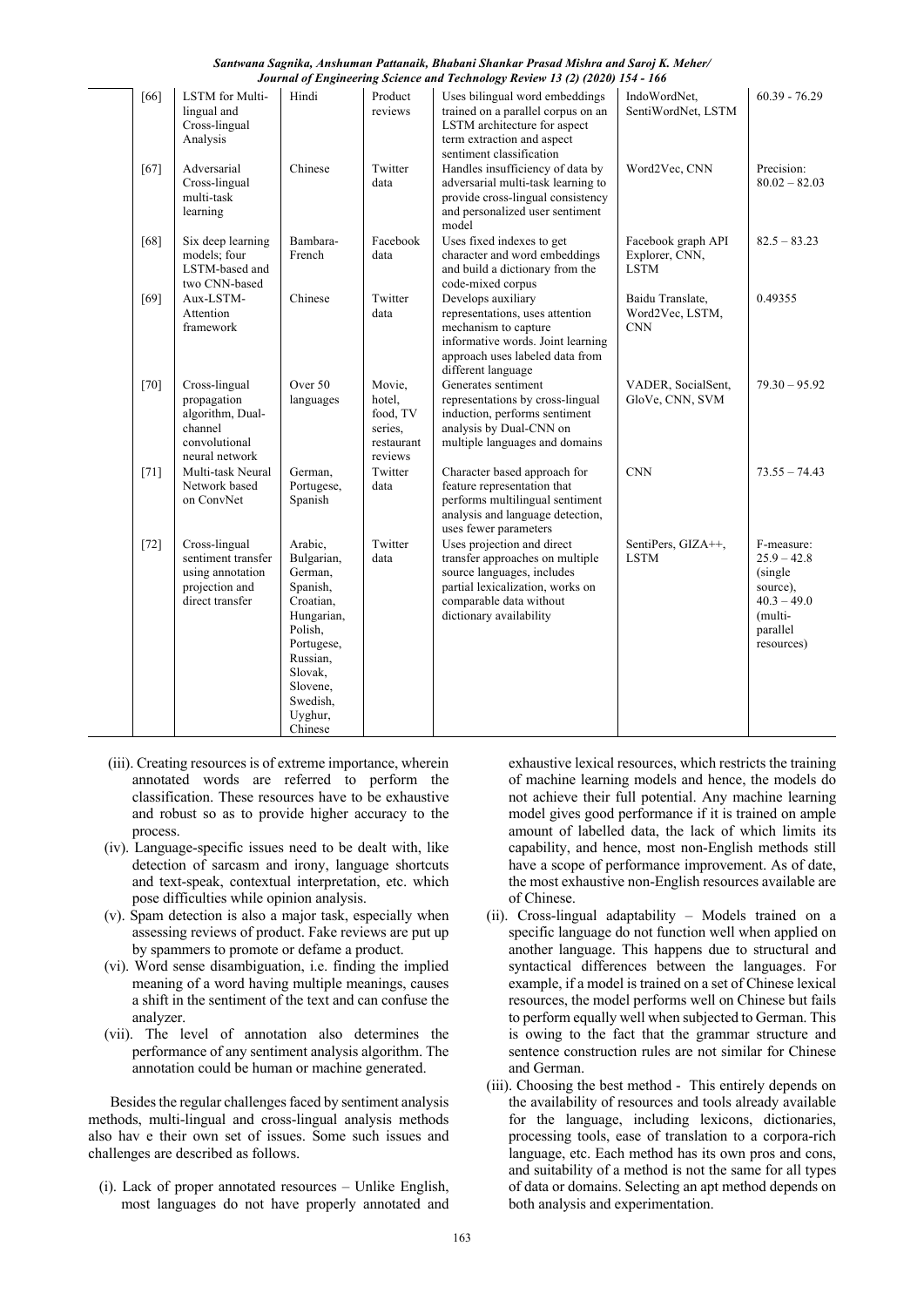(iv). Quality of machine translation – The accuracy of the translation mechanism, and the possibility of a sentence losing its structure or meaning after translation, can lead to errors in a translation-based cross-lingual sentiment analysis mechanism. Translation mechanisms, though performing considerably well, have still not achieved near-perfection levels, and are prone to errors in terms of loss of information, mistranslated ambiguous words, and loss of person, voice and tense.

#### **5. Conclusion**

In this work, we have studied the available research in multilingual sentiment analysis, identified the major languages that have been addressed or which have their own corpus created, enlisted the techniques being used and their contributions, along with their accuracy rates. We have seen the different mechanisms being applied to solve the sentiment analysis problem. Techniques like machine translation are popular in

this field. Work on developing exhaustive corpus in various languages has gained considerable progress.

The concept of multi-lingual sentiment analysis is a lesser explored domain, and has a lot of scope for future work. Even if we have observed substantial amount of work done in certain languages, still there are a number of unexplored languages, which can be considered for further research. Current methods have only an above average accuracy rate, and higher rates may be achieved with the exploration of better techniques and efficient methods. The aspects of speed, reliability, addressing of homonyms and homographs in both source and target languages need to be addressed as well. Hence, this is an open research field for a lot of further work, and has applications in businesses, scientific domains and user awareness.

This is an Open Access article distributed under the terms of the Creative Commons Attribution License



#### **References**

- 1. Aydoğan, E., & Akcayol, M. A. (2016, August). A comprehensive survey for sentiment analysis tasks using machine learning techniques. In *INnovations in Intelligent SysTems and Applications (INISTA), 2016 International Symposium on* (pp. 1-7). IEEE.
- 2. Das, S., & Das, A. (2016, July). Fusion with sentiment scores for market research. In *Information Fusion (FUSION), 2016 19th International Conference on* (pp. 1003-1010). IEEE.
- 3. Nanli, Z., Ping, Z., Weiguo, L., & Meng, C. (2012, November). Sentiment analysis: A literature review. In *Management of Technology (ISMOT), 2012 International Symposium on* (pp. 572- 576). IEEE.
- 4. Ravi, K., & Ravi, V. (2015). A survey on opinion mining and sentiment analysis: tasks, approaches and applications. *Knowledge-Based Systems*, *89*, 14-46.
- 5. Pawar, A. B., Jawale, M. A., & Kyatanavar, D. N. (2016). Fundamentals of Sentiment Analysis: Concepts and Methodology. In *Sentiment Analysis and Ontology Engineering*(pp. 25-48). Springer, Cham.
- 6. Montoyo, A., MartíNez-Barco, P., & Balahur, A. (2012). Subjectivity and sentiment analysis: An overview of the current state of the area and envisaged developments.
- 7. Hailong, Z., Wenyan, G., & Bo, J. (2014, September). Machine learning and lexicon based methods for sentiment classification: A survey. In *Web Information System and Application Conference (WISA), 2014 11th* (pp. 262-265). IEEE.
- 8. Medhat, W., Hassan, A., & Korashy, H. (2014). Sentiment analysis algorithms and applications: A survey. *Ain Shams Engineering Journal*, *5*(4), 1093-1113.
- 9. Madhoushi, Z., Hamdan, A. R., & Zainudin, S. (2015, July). Sentiment analysis techniques in recent works. In *Science and Information Conference (SAI)* (pp. 288-291).
- 10. Banea, C., Mihalcea, R., & Wiebe, J. (2011). Multilingual sentiment and subjectivity analysis. *Multilingual natural language processing*, *6*, 1-19.
- 11. Khodier, M. Sentiment Analysis and Opinion Mining in Multi-Language Digital Communities: a Survey.
- 12. Demirtas, E., & Pechenizkiy, M. (2013, August). Cross-lingual polarity detection with machine translation. In *Proceedings of the Second International Workshop on Issues of Sentiment Discovery and Opinion Mining* (p. 9). ACM.
- 13. Hailong, Z., Wenyan, G., & Bo, J. (2014, September). Machine learning and lexicon based methods for sentiment classification: A survey. In *Web Information System and Application Conference (WISA), 2014 11th* (pp. 262-265). IEEE.
- 14. Evans, D. K., Ku, L. W., Seki, Y., Chen, H. H., & Kando, N. (2007, July). Opinion analysis across languages: An overview of and observations from the NTCIR6 opinion analysis pilot task. In *International Workshop on Fuzzy Logic and Applications* (pp. 456-463). Springer, Berlin, Heidelberg.
- 15. Seki, Y., Evans, D. K., Ku, L. W., Sun, L., Chen, H. H., Kando, N., & Lin, C. Y. (2008, December). Overview of Multilingual Opinion Analysis Task at NTCIR-7. In *NTCIR*.
- 16. Boiy, E., & Moens, M. F. (2009). A machine learning approach to sentiment analysis in multilingual Web texts. *Information retrieval*, *12*(5), 526-558.
- 17. Wan, X. (2008, October). Using bilingual knowledge and ensemble techniques for unsupervised Chinese sentiment analysis. In *Proceedings of the conference on empirical methods in natural language processing* (pp. 553-561). Association for Computational Linguistics.
- 18. Denecke, K. (2008, April). Using sentiwordnet for multilingual sentiment analysis. In *Data Engineering Workshop, 2008. ICDEW 2008. IEEE 24th International Conference on* (pp. 507-512). IEEE.
- 19. Wan, X. (2009, August). Co-training for cross-lingual sentiment classification. In *Proceedings of the Joint Conference of the 47th Annual Meeting of the ACL and the 4th International Joint Conference on Natural Language Processing of the AFNLP: Volume 1-volume 1* (pp. 235-243). Association for Computational Linguistics.
- 20. Brooke, J., Tofiloski, M., & Taboada, M. (2009). Cross-linguistic sentiment analysis: From English to Spanish. In *Proceedings of the international conference RANLP-2009* (pp. 50-54).
- 21. Joshi, A., Balamurali, A. R., & Bhattacharyya, P. (2010). A fall-back strategy for sentiment analysis in hindi: a case study. *Proceedings of the 8th ICON*.
- 22. Wei, B., & Pal, C. (2010, July). Cross lingual adaptation: an experiment on sentiment classifications. In *Proceedings of the ACL 2010 conference short papers* (pp. 258-262). Association for Computational Linguistics.
- 23. Boyd-Graber, J., & Resnik, P. (2010, October). Holistic sentiment analysis across languages: Multilingual supervised latent Dirichlet allocation. In *Proceedings of the 2010 Conference on Empirical Methods in Natural Language Processing* (pp. 45-55). Association for Computational Linguistics.
- 24. He, Y. (2011, April). Latent sentiment model for weakly-supervised cross-lingual sentiment classification. In *European Conference on Information Retrieval* (pp. 214-225). Springer, Berlin, Heidelberg.
- 25. Pan, J., Xue, G. R., Yu, Y., & Wang, Y. (2011, May). Cross-lingual sentiment classification via bi-view non-negative matrix trifactorization. In *Pacific-Asia Conference on Knowledge Discovery and Data Mining* (pp. 289-300). Springer, Berlin, Heidelberg.
- 26. Das, D., & Bandyopadhyay, S. (2010). Labeling emotion in Bengali blog corpus–a fine grained tagging at sentence level. In *Proceedings of the Eighth Workshop on Asian Language Resouces* (pp. 47-55).
- 27. Xu, R., Xu, J., & Wang, X. (2011, June). Instance level transfer learning for cross lingual opinion analysis. In *Proceedings of the 2nd Workshop on Computational Approaches to Subjectivity and Sentiment Analysis* (pp. 182-188). Association for Computational Linguistics.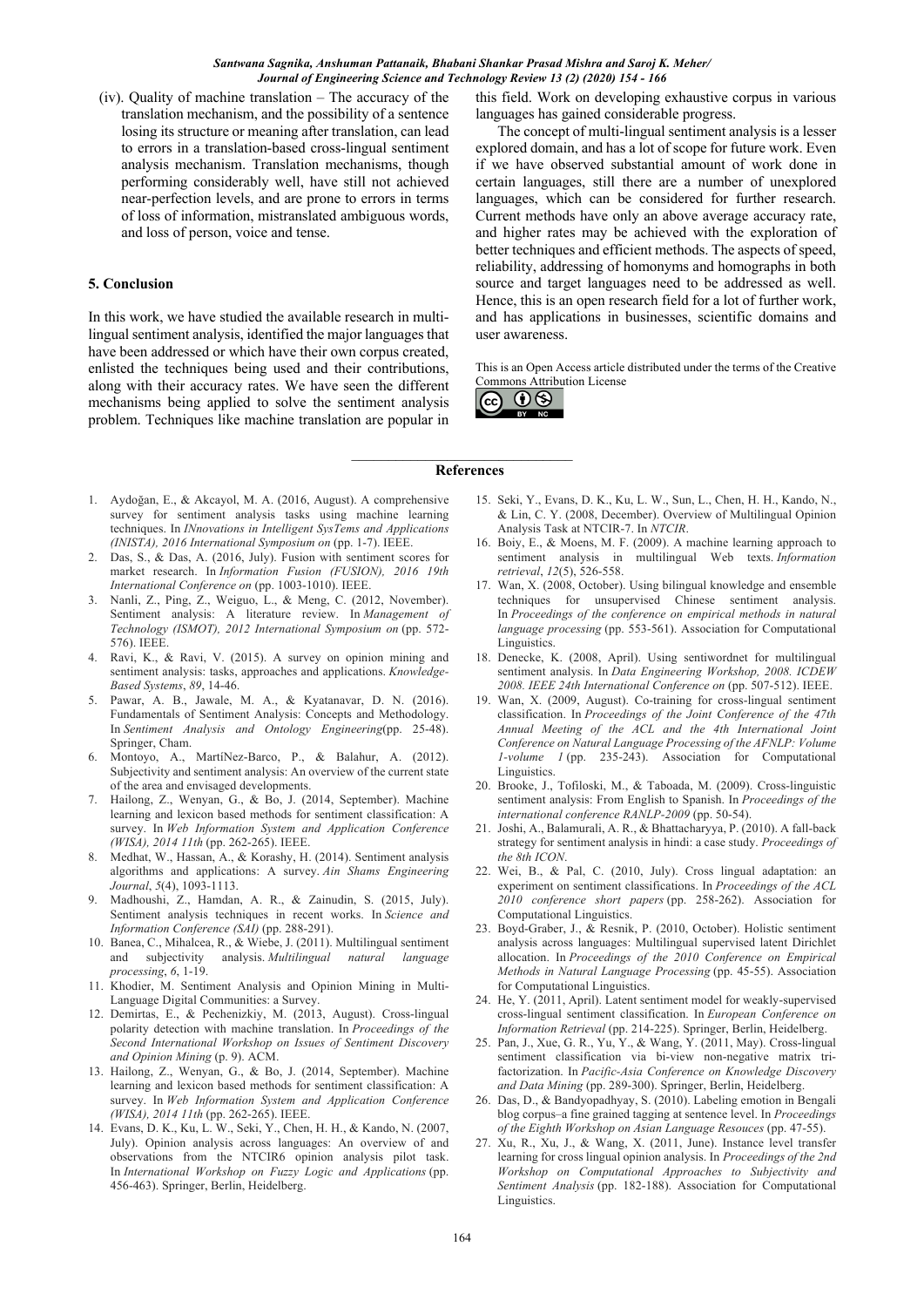- 28. Tromp, E. (2012). *Multilingual sentiment analysis on social media*. Lap Lambert Academic Publ.
- 29. Gînscă, A. L., Boroş, E., Iftene, A., TrandabĂţ, D., Toader, M., Corîci, M., ... & Cristea, D. (2011, June). Sentimatrix: multilingual sentiment analysis service. In *Proceedings of the 2nd workshop on computational approaches to subjectivity and sentiment analysis* (pp. 189-195). Association for Computational Linguistics.
- 30. Wan, X. (2012, December). A comparative study of cross-lingual sentiment classification. In *Proceedings of the The 2012 IEEE/WIC/ACM International Joint Conferences on Web Intelligence and Intelligent Agent Technology-Volume 01* (pp. 24- 31). IEEE Computer Society.
- 31. Meng, X., Wei, F., Liu, X., Zhou, M., Xu, G., & Wang, H. (2012, July). Cross-lingual mixture model for sentiment classification. In *Proceedings of the 50th Annual Meeting of the Association for Computational Linguistics: Long Papers-Volume 1* (pp. 572-581). Association for Computational Linguistics.
- 32. Balahur, A., & Turchi, M. (2012, July). Multilingual sentiment analysis using machine translation?. In *Proceedings of the 3rd Workshop in Computational Approaches to Subjectivity and Sentiment Analysis* (pp. 52-60). Association for Computational Linguistics.
- 33. Balahur, A., & Turchi, M. (2014). Comparative experiments using supervised learning and machine translation for multilingual sentiment analysis. *Computer Speech & Language*, *28*(1), 56-75.
- 34. Demirtas, E., & Pechenizkiy, M. (2013, August). Cross-lingual polarity detection with machine translation. In *Proceedings of the Second International Workshop on Issues of Sentiment Discovery and Opinion Mining* (p. 9). ACM.
- 35. Volkova, S., Wilson, T., & Yarowsky, D. (2013). Exploring demographic language variations to improve multilingual sentiment analysis in social media. In *Proceedings of the 2013 Conference on Empirical Methods in Natural Language Processing* (pp. 1815- 1827).
- 36. Lin, Z., Jin, X., Xu, X., Wang, W., Cheng, X., & Wang, Y. (2014, November). A cross-lingual joint aspect/sentiment model for sentiment analysis. In *Proceedings of the 23rd ACM international conference on conference on information and knowledge management* (pp. 1089-1098). ACM.
- 37. Hajmohammadi, M. S., Ibrahim, R., & Selamat, A. (2014). Bi-view semi-supervised active learning for cross-lingual sentiment classification. *Information Processing & Management*, *50*(5), 718- 732.
- 38. Lin, Z., Jin, X., Xu, X., Wang, Y., Tan, S., & Cheng, X. (2014, August). Make it possible: multilingual sentiment analysis without much prior knowledge. In *Proceedings of the 2014 IEEE/WIC/ACM International Joint Conferences on Web Intelligence (WI) and Intelligent Agent Technologies (IAT)-Volume 02* (pp. 79-86). IEEE Computer Society.
- 39. Hogenboom, A., Heerschop, B., Frasincar, F., Kaymak, U., & de Jong, F. (2014). Multi-lingual support for lexicon-based sentiment analysis guided by semantics. *Decision support systems*, *62*, 43-53.
- 40. Xie, Y., Chen, Z., Zhang, K., Cheng, Y., Honbo, D., Agrawal, A., & Choudhary, A. N. (2014). MuSES: Multilingual Sentiment Elicitation System for Social Media Data. *IEEE Intelligent Systems*, *29*(4), 34-42.
- 41. Xiao, M., & Guo, Y. (2014, July). Semi-Supervised Matrix Completion for Cross-Lingual Text Classification. In *AAAI* (pp. 1607-1614).
- 42. Klinger, R., & Cimiano, P. (2014). The USAGE review corpus for fine-grained, multi-lingual opinion analysis. In *Proceedings of the Language Resources and Evaluation Conference*.
- 43. Solakidis, G. S., Vavliakis, K. N., & Mitkas, P. A. (2014, August). Multilingual sentiment analysis using emoticons and keywords. In *Proceedings of the 2014 IEEE/WIC/ACM International Joint Conferences on Web Intelligence (WI) and Intelligent Agent Technologies (IAT)-Volume 02* (pp. 102-109). IEEE Computer Society.
- 44. Hajmohammadi, M. S., Ibrahim, R., Selamat, A., & Fujita, H. (2015). Combination of active learning and self-training for crosslingual sentiment classification with density analysis of unlabelled samples. *Information sciences*, *317*, 67-77.
- 45. Chen, Q., Li, W., Lei, Y., Liu, X., & He, Y. (2015). Learning to adapt credible knowledge in cross-lingual sentiment analysis. In *Proceedings of the 53rd Annual Meeting of the Association for Computational Linguistics and the 7th International Joint Conference on Natural Language Processing (Volume 1: Long Papers)* (Vol. 1, pp. 419-429).
- 46. Mozetič, I., Grčar, M., & Smailović, J. (2016). Multilingual Twitter sentiment classification: The role of human annotators. *PloS one*, *11*(5), e0155036.
- 47. Vilares, D., Alonso, M. A., & Gómez-Rodríguez, C. (2017). Supervised sentiment analysis in multilingual environments. *Information Processing & Management*, *53*(3), 595- 607.
- 48. Number of Social Media Users Worldwide 2010-2021 | Statista. Available - https://www.statista.com/statistics/278414/number-ofworldwide-social-network-users/
- 49. Are Blogs a Reliable Source of Information? Available https://blog.neongoldfish.com/uncategorized/are-blogs-a-reliablesource-of-information
- 50. Taboada, M., Brooke, J., Tofiloski, M., Voll, K., & Stede, M. (2011). Lexicon-based methods for sentiment analysis. *Computational linguistics*, *37*(2), 267-307.
- 51. Hossin, M., & Sulaiman, M. N. (2015). A review on evaluation metrics for data classification evaluations. *International Journal of Data Mining & Knowledge Management Process*, *5*(2), 1.
- 52. Lu, Y., & Mori, T. (2017). Deep Learning Paradigm with Transformed Monolingual Word Embeddings for Multilingual Sentiment Analysis. *arXiv preprint arXiv:1710.03203*.
- 53. Becker, W., Wehrmann, J., Cagnini, H. E., & Barros, R. C. (2017). An Efficient Deep Neural Architecture for Multilingual Sentiment Analysis in Twitter. FLAIRS.
- 54. Nguyen, H. T., & Le Nguyen, M. (2018). Multilingual opinion mining on YouTube–A convolutional N-gram BiLSTM word embedding. *Information Processing & Management*, *54*(3), 451- 462.
- 55. Medrouk, L., & Pappa, A. (2017, November). Deep Learning Model for Sentiment Analysis in Multi-lingual Corpus. In *International Conference on Neural Information Processing*(pp. 205-212). Springer, Cham.
- 56. Wehrmann, J., Becker, W., Cagnini, H. E., & Barros, R. C. (2017, May). A character-based convolutional neural network for languageagnostic Twitter sentiment analysis. In *Neural Networks (IJCNN), 2017 International Joint Conference on*(pp. 2384-2391). IEEE.
- 57. Chen, Q., Li, W., Lei, Y., Liu, X., Luo, C., & He, Y. (2017, April). Cross-Lingual Sentiment Relation Capturing for Cross-Lingual Sentiment Analysis. In *European Conference on Information Retrieval* (pp. 54-67). Springer, Cham.
- 58. Al-Smadi, M., Talafha, B., Al-Ayyoub, M., & Jararweh, Y. (2018). Using long short-term memory deep neural networks for aspectbased sentiment analysis of Arabic reviews. *International Journal of Machine Learning and Cybernetics*, 1-13.
- 59. Bhargava, R., & Sharma, Y. (2017, January). MSATS: Multilingual sentiment analysis via text summarization. In *Cloud Computing, Data Science & Engineering-Confluence, 2017 7th International Conference on* (pp. 71-76). IEEE.
- 60. Becker, K., Moreira, V. P., & dos Santos, A. G. (2017). Multilingual emotion classification using supervised learning: Comparative experiments. *Information Processing & Management*, *53*(3), 684- 704.
- 61. Deriu, J., Lucchi, A., De Luca, V., Severyn, A., Müller, S., Cieliebak, M., & Jaggi, M. (2017, April). Leveraging large amounts of weakly supervised data for multi-language sentiment classification. In *Proceedings of the 26th international conference on world wide web* (pp. 1045-1052). International World Wide Web Conferences Steering Committee.
- 62. Peng, H., Ma, Y., Li, Y., & Cambria, E. (2018). Learning multigrained aspect target sequence for Chinese sentiment analysis. *Knowledge-Based Systems*, *148*, 167-176.
- 63. García-Pablos, A., Cuadros, M., & Rigau, G. (2018). W2vlda: almost unsupervised system for aspect based sentiment analysis. *Expert Systems with Applications*, *91*, 127-137.
- 64. Chen, Z., Shen, S., Hu, Z., Lu, X., Mei, Q., & Liu, X. (2018). Ermes: Emoji-Powered Representation Learning for Cross-Lingual Sentiment Classification. *arXiv preprint arXiv:1806.02557*.
- 65. Can, E. F., Ezen-Can, A., & Can, F. (2018). Multilingual Sentiment Analysis: An RNN-Based Framework for Limited Data. *arXiv preprint arXiv:1806.04511*.
- 66. Akhtar, M. S., Sawant, P., Sen, S., Ekbal, A., & Bhattacharyya, P. (2018). Improving Word Embedding Coverage in Less-Resourced Languages Through Multi-Linguality and Cross-Linguality: A Case Study with Aspect-Based Sentiment Analysis. *ACM Transactions on Asian and Low-Resource Language Information Processing (TALLIP)*, *18*(2), 15.
- 67. Wang, W., Feng, S., Gao, W., Wang, D., & Zhang, Y. (2018). Personalized Microblog Sentiment Classification via Adversarial